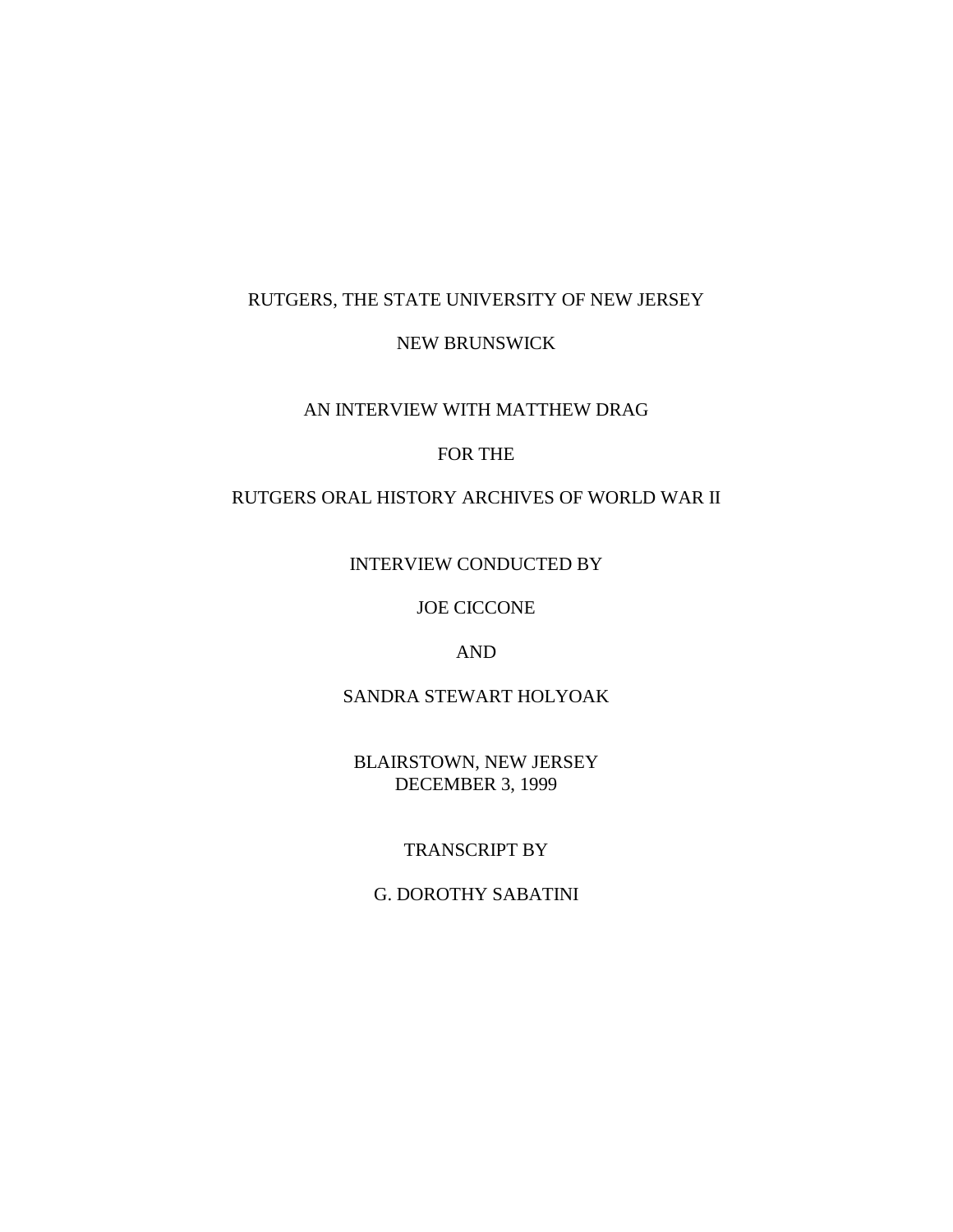SSH: This begins an interview with Mr. Matthew Drag, on December 3, 1999, in Blairstown, New Jersey. Mr. Drag, I'd like to take a moment to thank you for coming. The other person doing this interview with us today is Joe Ciccone. We'll begin by asking you some questions about your family.

MD: Very well.

SSH: When and where was your father born?

MD: My father was born in Poland and later on it was annexed by Austria. So, that is the background, the partitioning of Poland. Also my mother was born in Poland. They immigrated to America sometime before … World War I, yes. Yes.

JC: So they were married in Poland?

MD: No, they met in the town of Putnam, Connecticut, [and] were married. When the people arrived from Poland, apparently, they gravitated to certain ghettos, Polish ghettos. This was a Polish ghetto in the town of Putnam, Connecticut, which was … cotton mills, yes.

SSH: Now did any of your father's family members come to the United States before he did?

MD: No, no, he was the … [only] immigrant from Poland.

SSH: Did he leave any brothers and sisters behind?

MD: Yes, he did ... There were some … of his family left behind. But, that is very, very vague to me because there were so many problems of earning a living, a present living that the past, but I do remember him writing, he [was] writing every Sunday a letter to Poland. Yes.

SSH: Really?

MD: Yes.

SSH: Can you tell us when he was born?

MD: ... That I don't know. I would have to ... refer back, and if I do get that information ... Yes.

SSH: How about your mother, did she talk about her life back in Poland?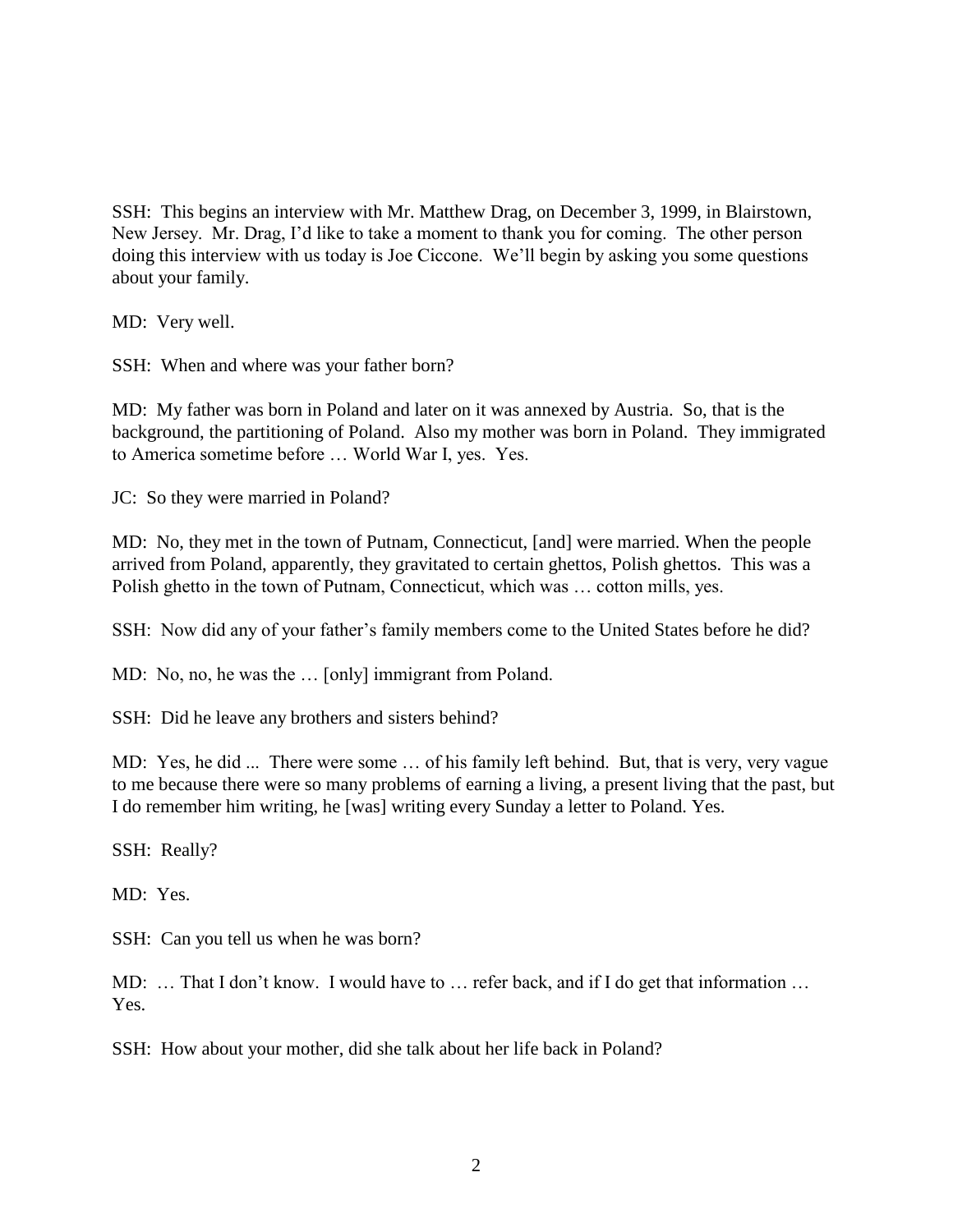MD: [She] also immigrated about the same time from Poland, from Austria-Hungary … Austria, which … had partitioned Poland, but of course, they considered themselves Poles. Yes.

SSH: Now did any members of her family come with her?

MD: Not that I know of ...

SSH: As a child growing up, you did not have any aunts and uncles from Poland living anywhere around or near you?

MD: Not from Poland. The only aunts and uncles, … our family was what was in the immediate neighborhood. Yeah.

SSH: Do you have brothers and sisters?

MD: I have one sister, and I have a brother, deceased. He was … a Navy veteran.

SSH: When were you born?

MD: July 27, 1917.

SSH: Where?

MD: Putnam, Connecticut.

SSH: Did your father and mother live in Putnam their whole lives?

MD: Not the, well, not their whole life. In my beginning years, say through kindergarten, [we] were in Putnam Connecticut. Then the family moved to Goodyear, Connecticut, which was the company town that produced fabric for the Goodyear tire. Then later on, from Connecticut, they moved to Elizabeth, New Jersey.

SSH: What were they doing in Elizabeth?

MD: In Elizabeth, my father was a laborer working for the Exxon or Esso Oil Company in the … tank fields and that, as a laborer.

JC: About how old were you when you and your family moved to Elizabeth?

MD: About seven years old. Elizabeth, then I went into … say about the second year of elementary school, so I was … I'd have to make the calculations.

SSH: Where do you fit in with your brother and sister?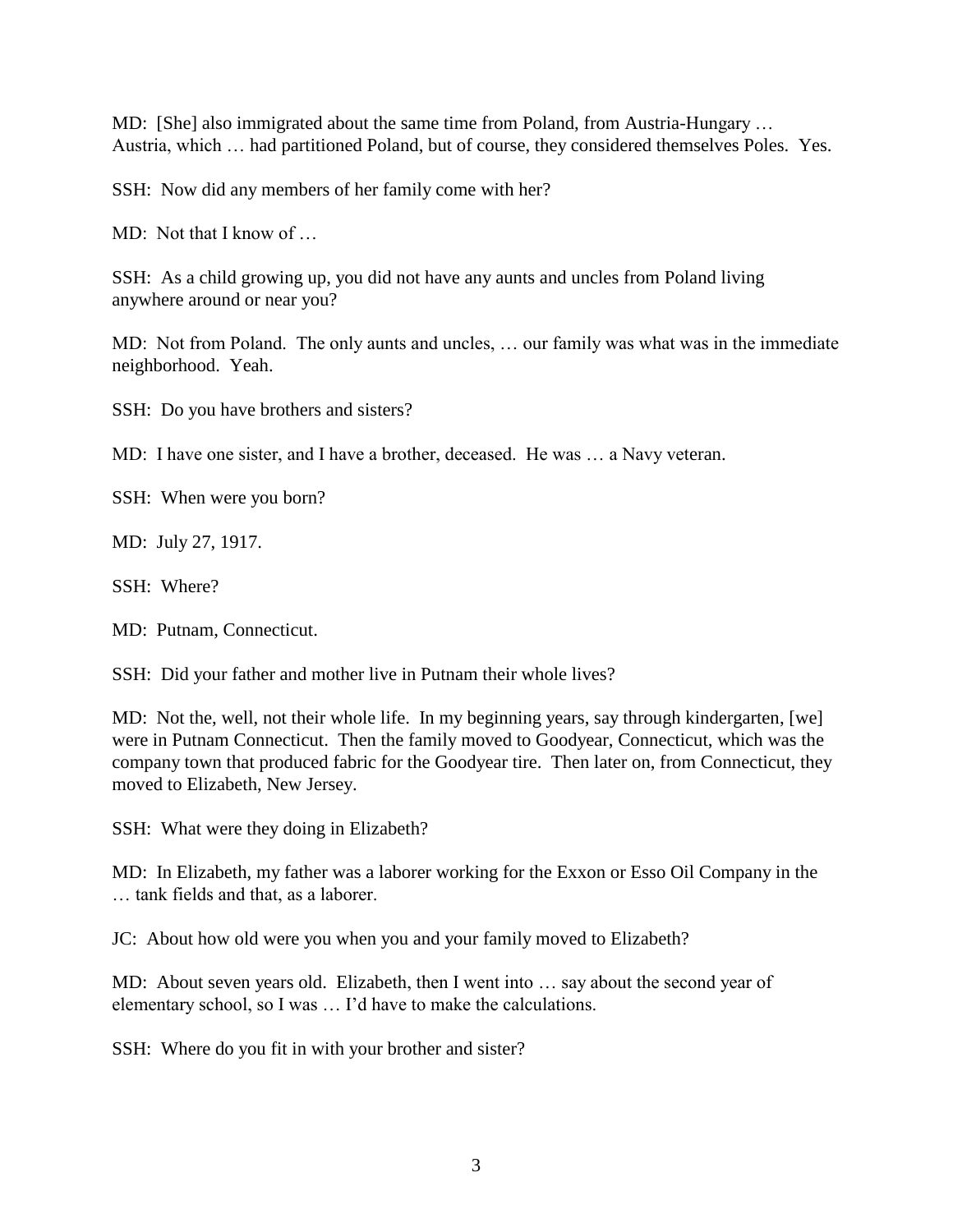MD: I was the eldest, … yeah. One brother, my one sister, about two years younger, and a brother about two years, … about four years younger, yeah.

JC: What were the names of your brothers and sisters?

MD: My brother's name was Henry Drag, and my sister's name was Gladys and then, of course, she married and became Mrs. Kodis, K-O-D-I-S.

SSH: How was it for your family, did your mother and father speak English right away?

MD: No, no … Everything in the Polish community was carried on in the Polish tongue. Yes, yes. And there, in the beginning, … as soon as kindergarten … I was five years old. I went to kindergarten, and it was a French school. Because the French Canadians in the community they had the church and, of course, the school. So, I started out as a Pole in a French Canadian School with the French language. [Laughs] That made it ..., easy, yes. So, as ... no sooner I'm starting to pick up French, we move to Elizabeth, and I'm in the English language. Yeah.

SSH: Did you go to a parochial school or a public school?

MD: No, at that time it was … a kindergarten, it was parochial, but then, … in Goodyear, and that was public school, public school.

SSH: How hard was it for you to make the adjustment, from going to school and speaking French, and Polish at home?

MD: Well, you just grew into it, I guess. You just grew … like everything else you just grow into it. And figure, " Well, this is the life. This is the way things go." Yeah.

SSH: So you went to high school in ...

MD: No, no. In Elizabeth, [I] went through grade school and then wanted to change for high school. Of course, the parents at that time, if you lived … on the right side of the railroad tracks, you went to high school. But, we happened to live on the wrong side of the railroad tracks … so, instead of going [and] getting working papers like everybody else, [I] did and went to work. I went to vocational school, and I took the carpentry course in the boys Vocational School in Elizabeth, New Jersey. Yeah, so either you went to, … those that could afford it went to high school, and the others learned a trade. Yes, that was the norm in those days, and I was lucky I went to vocational school.

SSH: Did you pick carpentry as what you were interested in?

MD: Well, it was the lesser of what was being offered: machine shop, auto mechanics, paint shop, print shop, and somehow I drifted into the carpentry shop, woodworking. Yes, yes.

SSH: Now did your brother go to vocational school as well?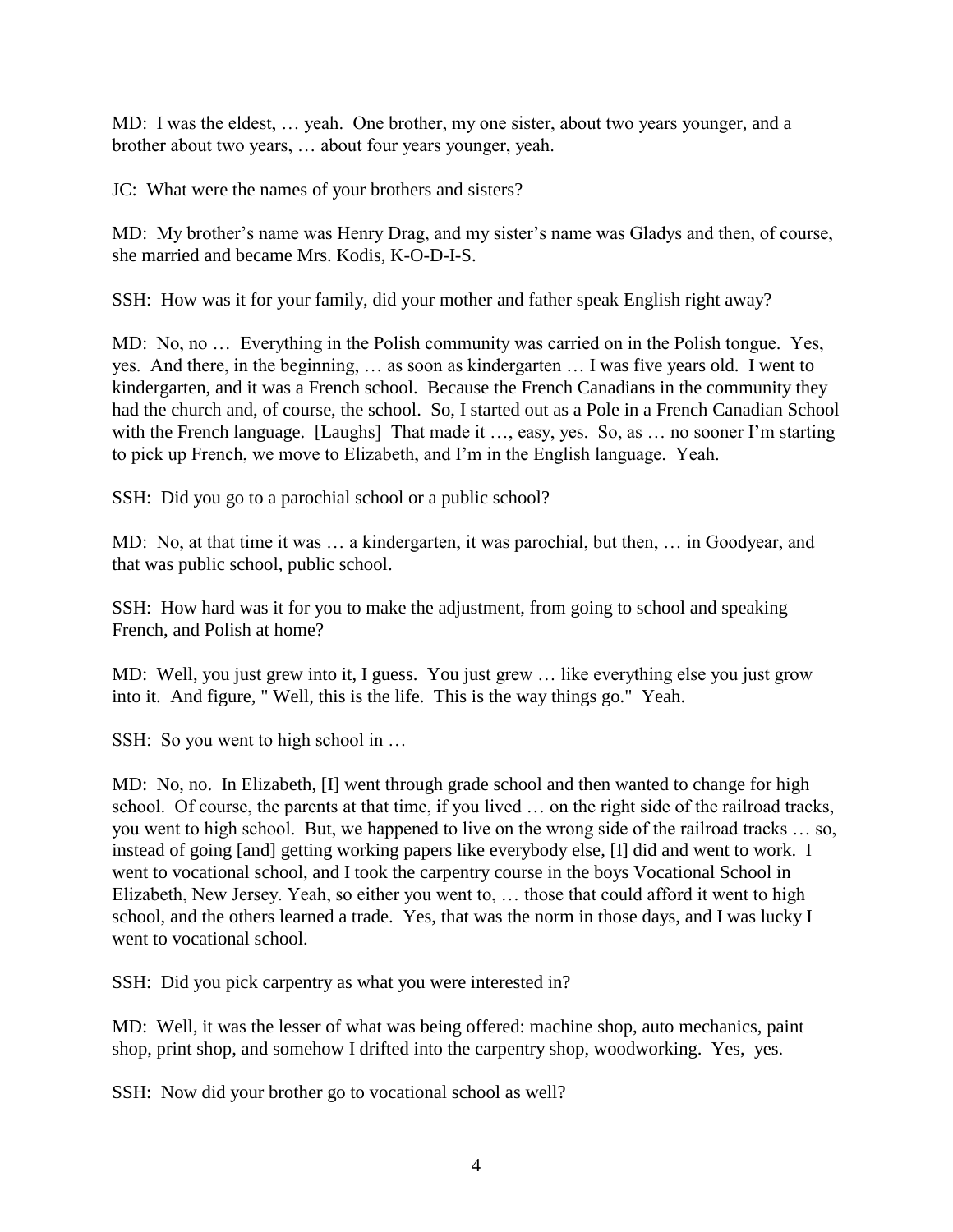MD: My brother, no, he didn't go to vocational school. As soon as he was of age, he went into the Navy, yes.

SSH: How about your sister?

MD: She went to high school. She was lucky, she graduated high school, became a secretary for the Wonder Bread Company in Rockefeller Center, New York. That's where the offices were of the Wonder Bread Company.

SSH: Did your mother work outside of the home?

MD: No, no. There was no such thing as a, … in those days, the mother had enough to do at home, yes. Yes. [Laughs]

SSH: What are some of the customs that you still keep up?

MD: Well, the customs there were, well like … everything they taught honesty, respect the elders, you don't … Well, that came later on through the school, Boy Scouts and then the Sea Scouts and so on, yes.

SSH: Were you involved in the Boy Scouts?

MD: Oh, I was involved. I was involved in the Boy Scouts, and then after that … the … of the Sea Scouts, for older ones of course. So, being inclined for the water, I was in the Sea Scouts, yes.

SSH: Well, tell us about some of your experiences as a Boy Scout and Sea Scout?

MD: Well, the Boy Scout, the experiences with the Boy Scout is having to pass the test for cooking. I remember burning the meat. And as far as the Sea Scouts, it was wonderful because we had a launch. They had provided a launch for the group that was circulated, and on weekends, we'd go to Sandy Hook and so on. And of course we had studies … for the different grades of ordinary seamen and then quartermaster and so on. And so it very, very … interesting, and we always looked forward to the Sea Scout meetings.

SSH: Do you remember any of your leaders, or any of your buddies that were with you?

MD: Oh, of course I remember them yes, dear. Unfortunately, most of them have passed on ... But one is still, he's with the … as a naturalist, running a compound someplace in Vermont, for the Daughters of the American Revolution. Yes.

SSH: Do you remember his name?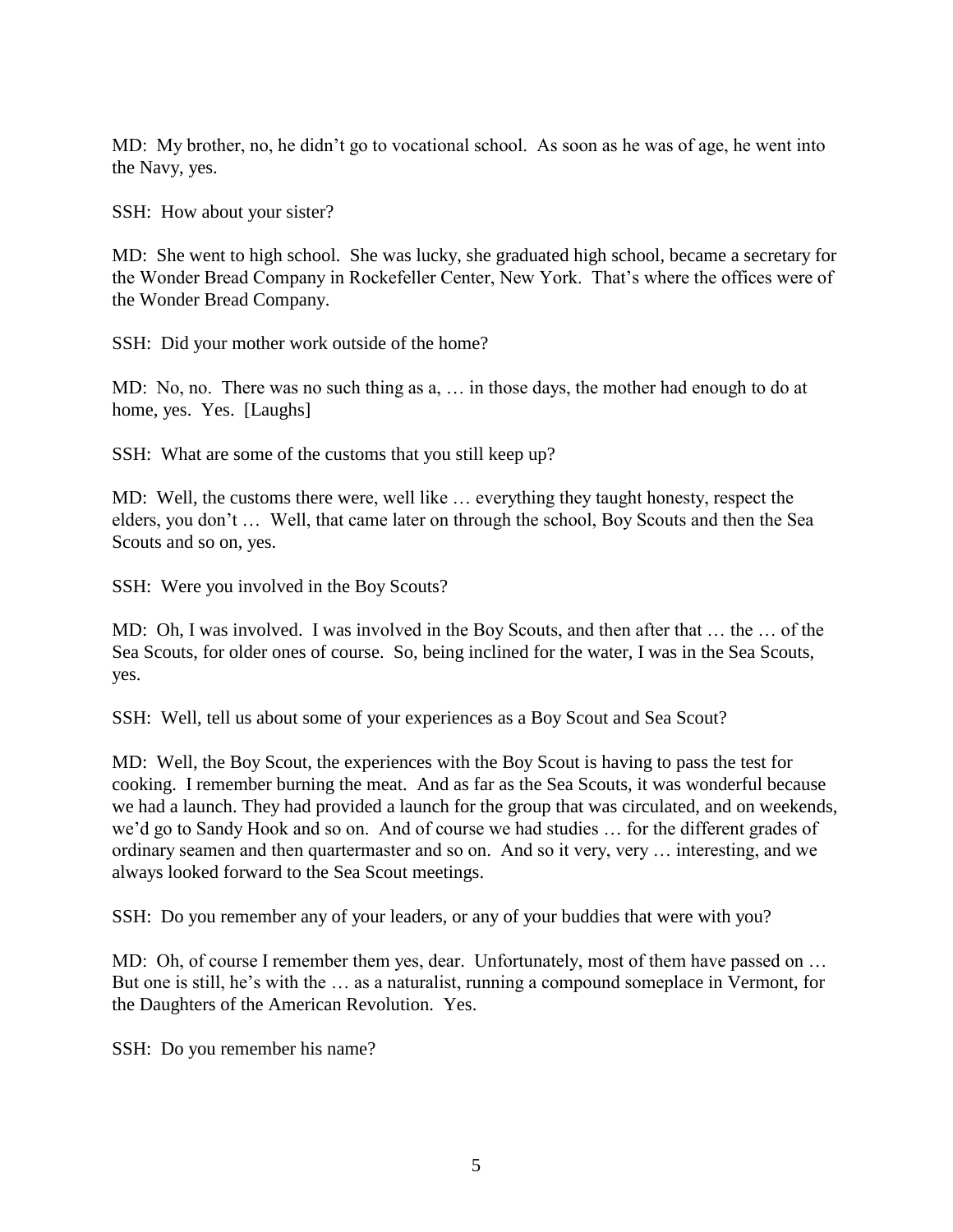MD: Joe Semanchik, yes. I remember his name, I remember the name of the leader was Joe Kelleman, he was our skipper. Joe Petrik was … one of the officers, and Joe Semanchik the three officers, yes. [I will] never forget them.

SSH: Of the activities that you did, which was your favorite?

MD: Activities in those days, well, the … Sea Scouts, because we went sailing. We had a lifeboat, which we reconditioned. We went rowing and so on. It was an activity outside the school, besides studies, yes.

SSH: While you were refinishing the lifeboats, did your carpentry skills come into play?

MD: In a way they did, yes. Yes.

JC: What was Elizabeth like at that time?

MD: Well, Elizabeth, we lived in the Polish section. You had different ghettos: Polish, Italian, and so on. So, we lived in the … Polish section. It was right on Front Street. Right near the waterfront there, so you couldn't get any closer, because of the commercial aspect.

JC: Did you hang out a lot at the seaport in Elizabeth?

MD: Well, of course, there was not much of a seaport there. They had barges coming in and out, but it wasn't … it was just a waterway. And of course, they had the recreational pier at Elizabeth, New Jersey, and then the swimming pool adjacent. So, it was an activity, yes.

SSH: What did your family do for fun on a Sunday afternoon?

MD: What did they do for fun? The family? Gosh, on Sunday afternoon. Well, of course, I remember my father writing his letters to Poland. And of course, the mother's always had something to do with … the home so, yes.

SSH: Did you go to the movies as a kid?

MD: Yes, I went to the movies as a kid, it was a dime, and we saw Tom Mix and Hoot Gibson, and the rest of them. And we booed the bad guys, which were the Indians, yes. [Laughter] [It was] always the Indians or the Mexicans, yes, and see how they indoctrinated the children that the Indians were the bad guys, and the Mexicans were the bad guys. They already started early, yes.

SSH: Were you an avid reader?

MD: … Whenever I could, yes, I would say [that] I was. But, you couldn't get books at that time. And other words if they wanted to … When I went to vocational school the Depression was coming on, yes, so.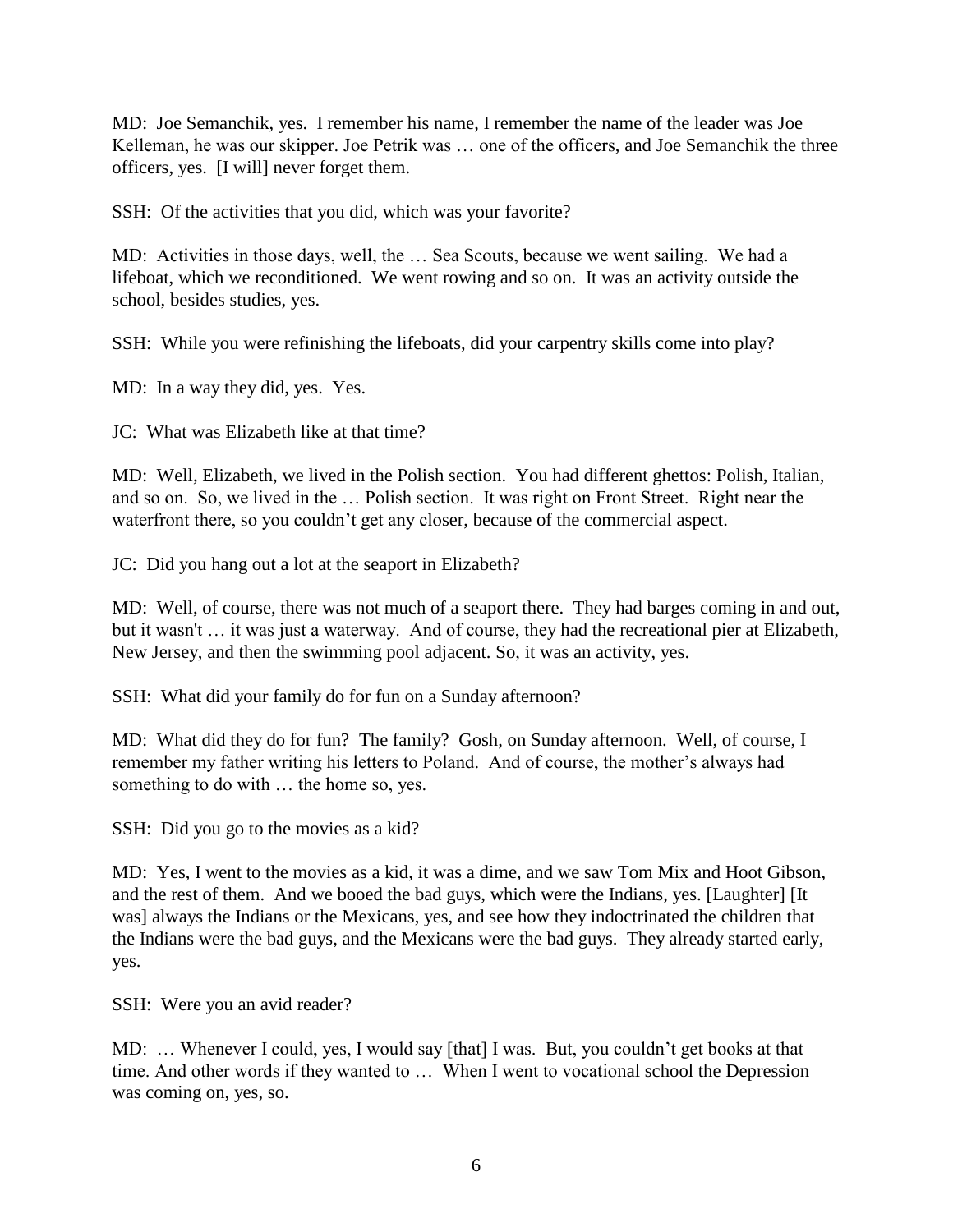SSH: How did that affect your family?

MD: Well, it affected the family. My mother went out to work cleaning homes, and … well, we had bread on the table and some ... and butter, so ...

SSH: Was your father able to keep working?

MD: Yes, my father was able to keep working. He was a hard worker, and as a laborer, there was always work, yes.

JC: Was he ever involved in any of the federally funded work projects, at all during the Depression?

MD: During the Depression, no, because, he worked ... on the ... Rockefeller Center, [which] came up during the Depression. And the building project by Rockefeller, Rockefeller Center, and as soon as the project was completed, he had his knowledge and [with] that, he got into the maintenance department in Rockefeller Center. So, he continued on in the maintenance department until his retirement.

JC: So your father worked in Rockefeller Center then?

MD: The construction.

JC: The construction.

MD: The construction, from a laborer with … in the gas tanks and than went to the … well, there was different, … he worked also on repairing boilers. There was a company, they'd send him around. I remember different, wherever they were renewing the brickwork on these boilers. And then from there, they built Rockefeller Center, he managed to get into the construction work of Rockefeller Center, and then from then on he … got into the maintenance department. And it was a very good job, desirable job, yes. But being a go-getter and not afraid of work, and of course, if Saturday or Sunday they needed somebody, or holiday, he was available. So, he had a very good record in that respect.

SSH: Was he involved in politics?

MD: Oh, no. [Laughs] You never were involved in politics in those times. That was for the … people that were … on the right side of the railroad track.

SSH: Did they have any opinion of Franklin Roosevelt?

MD: No, not at that time. Not at that time, no.

SSH: Did they become naturalized citizens?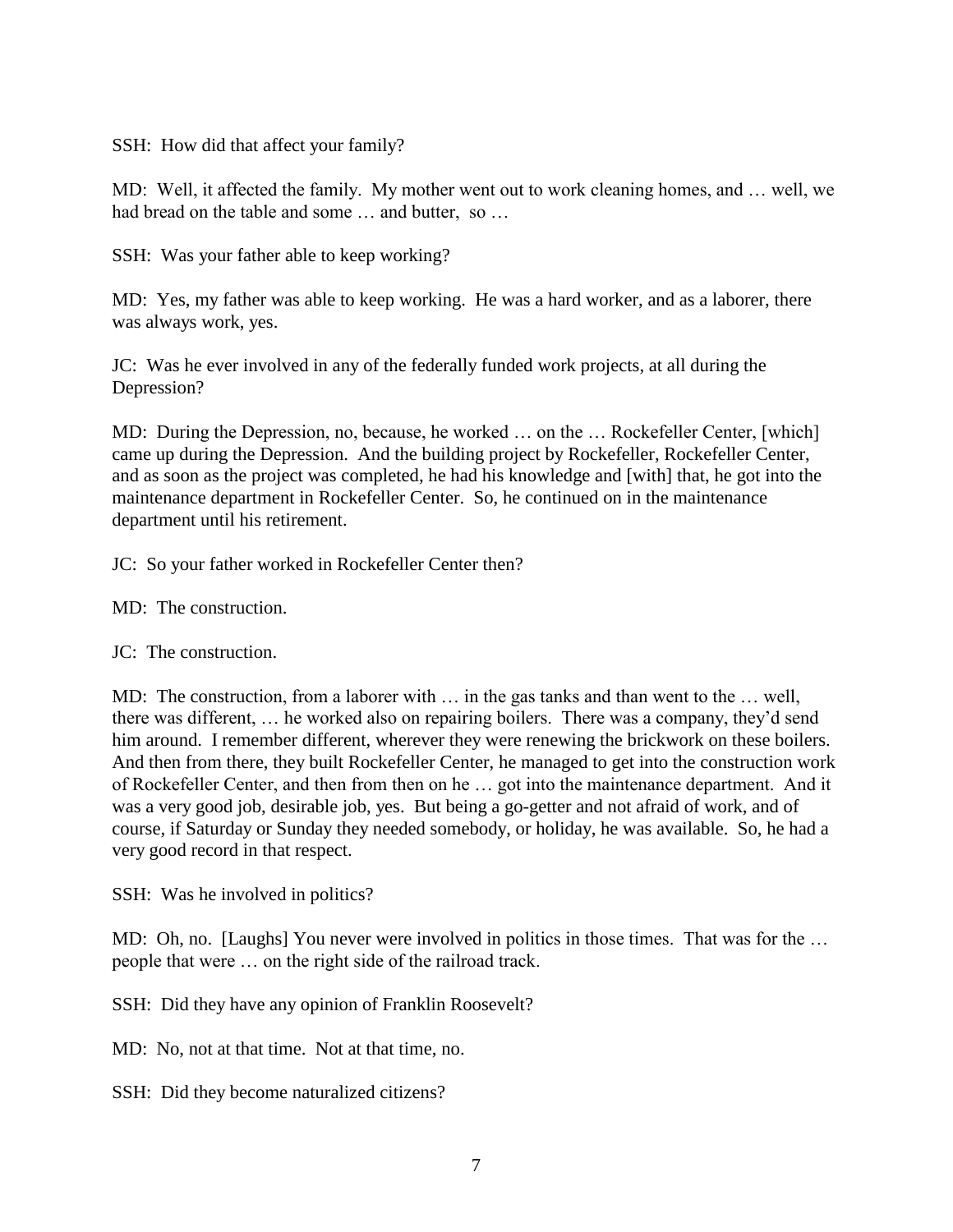MD: My father became a naturalized citizen. My mother passed away and, of course, so she [did not] ... But, my father became a naturalized citizen, yes.

SSH: How old were you when your mother passed away?

MD: I was twenty years old, yes, yes. See, I went to the, … after graduation from vocational school, I couldn't get a job. [There were] no jobs available. So, I finally managed to get a job as an ordinary seaman in the Merchant Marine. So, I spent one year … as a ordinary seaman in the Merchant Marine, before getting into the Merchant Marine Academy.<sup>1</sup>

SSH: How did you know about the Merchant Marines was it through the Sea Scouts?

MD: Through the, … I think eventually it filters through, you have an inclination or a desire or a look or an interest, because, you read these books about ... about Alan Viliars and the sailing ships and so on. It was adventure, I'd say part of it, yes.<sup>2</sup>

SSH: Tell us about how someone your age, a very young man, goes about becoming part of the Merchant Marines?

MD: It was very difficult. You had to have … document[s], papers, seaman's papers. But, you couldn't get the papers, until you had a job, and you couldn't get the job unless you had the seaman's papers. [Laughter] Well, eventually, it wasn't easy, but eventually … it materialized, yes.

JC: How were you able to get your seaman's papers?

MD: I beg your pardon?

JC: How were you able to get your seaman's papers?

MD: How was I able to get my seaman's papers? Well, let's see. How did I get them? I remember … it was very vague, but I know it was very difficult, because I had to travel from Elizabeth to New York. And it was a nickel ferry from Elizabeth to Staten Island there was a nickel, then you didn't have the money, so you walked across to Staten Island to the … Stapleton Ferry, and get, and then another nickel into Manhattan. So that's the way it was. Finally, I managed, yes, yeah. Somehow it happened, sometimes they need a seaman … in a hurry, … and so, you get the job.

SSH: With your mother having passed away before you became a Merchant Marine, who was in charge of the kitchen?

<sup>&</sup>lt;sup>1</sup> See Document #1

<sup>2</sup> See Document #2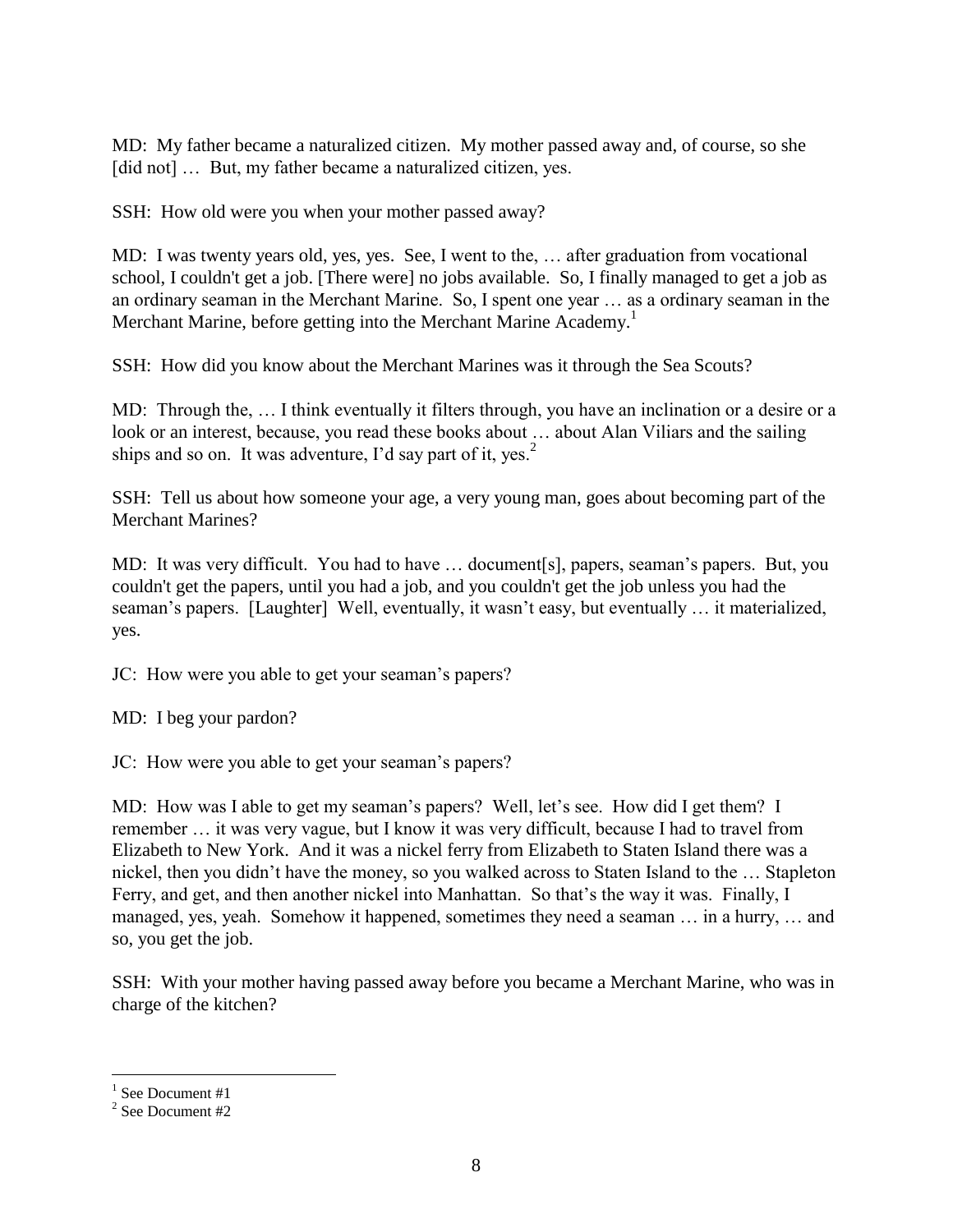MD: No, I think … well, I was out at sea and then I was at home. She passed away when I was at home between … voyages, yes.

SSH: How did you become a candidate for the Merchant Academy?

MD: Competitive examination. How did I ever get … Well, I was aboard … [the] Merchant ship we'd get … and I was on the twelve to four watch, and I remember you had two able seamen and an ordinary seaman that constituted the watch, because, we stood four hours duty on, eight hours off. And of course, around the clock and around … there was no Saturdays and Sundays, it was the same. But, … I was on the twelve to four watch, we get a call, we got to take some luggage for, bring up the luggage for the new second mate. He's on the dock. So, the AB and I, we go on the dock, there's the suitcases there. We bring up the luggage to his quarters, because we're on watch, I mean, whatever … work, we do what we're told, we accomplish. So, it wasn't, but if several hours later, "Hey, required to take … to help the second mate to take his luggage off." [Laughs] I go, "What is this?" And the AB says to me, "Look, this man is a naval reserve, he's been called for his naval reserve duty." In other words … for two weeks. It just so happened that he had just come aboard ship when his call for naval service came, and then the AB says to me, he says "Kid, see, if you want to get ahead in this racket, you've got to get into the Merchant Marine … You got to be at the Merchant Marine Academy, you've got to become a graduate." Which this young man of which we were helping take his luggage off, was a graduate, was a Merchant Marine Academy graduate, or school-ship training ship graduate.

JC: Was there more than one academy, or was there just one?

MD: Oh, at that time, the New York State Merchant Marine Academy [was the] oldest academy in the nation, started over a 124 years ago. $3$ 

JC: Wow.

MD: They trained men … After that came the Massachusetts had a … but wasn't as large or they didn't have the … type of ship they had as the New York State, that was the number one … And then they came, they had an academy on the Great Lakes, then Pennsylvania came with an academy, and on the West Coast in … California they had a Merchant Marine Academy run by the State. The … Navy furnished the training ship and the fuel and so on, and they were part of the curriculum. [It] was … naval reserve training, yeah.

JC: Was the academy located in New York City, at the New York Academy?

MD: Fort Schuyler … Bronx, New York, that's where it was. The WPA project took an old fort, Fort Schuyler, it was old, abandoned, and they reconditioned it … I was one of the first students of the class of 1938. We entered, … instead of living aboard a training ship, we lived on the shore-side quarters at Fort Schuyler, renovated by the WPA beautiful, nothing like it, yes.<sup>4</sup>

<sup>3</sup> See Document #3

<sup>4</sup> See Document #4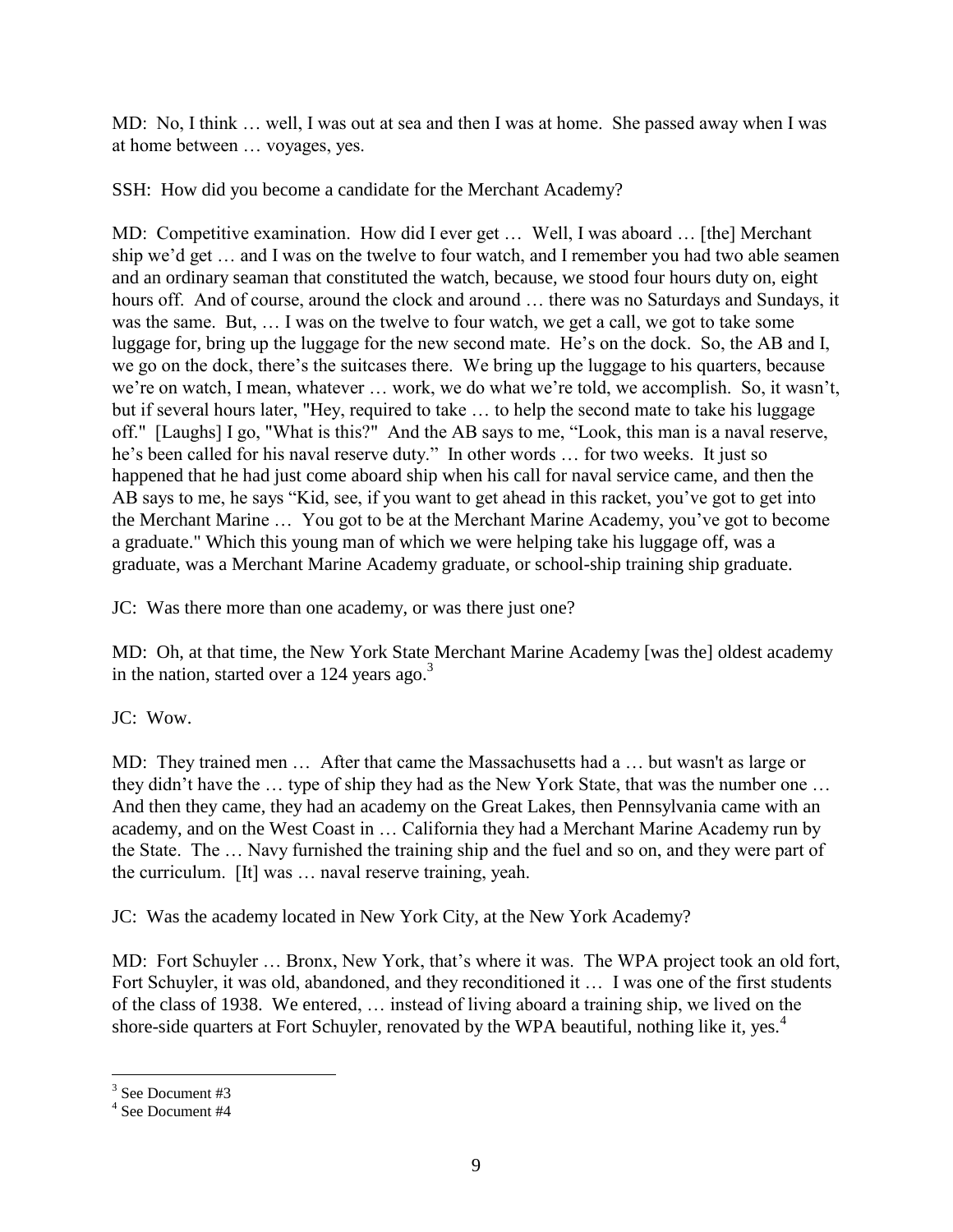SSH: Tell us about your curriculum and what you had to do as a young academy student?

MD: Well, of course when you're a lower classman, you rated nothing ... [Laughs] Anytime an upper classmen called, one hand, you jumped, and whatever he told you to do, you saluted and, "Yes, Sir," and, "Aye, Aye, Sir." And that's the way it went, yes.<sup>5</sup>

SSH: Were you required to go through any kind of initiation or …

MD: Well, there was some hazing, but, … like everything else their workload was so heavy, they didn't have much time … to haze us, yes.

SSH: How many were in your class?

MD: I think there was about … forty-five. Forty-five in a class, and that's the deck department. And of course, you had [a] similar amount,  $\ldots$  about ninety or a hundred in the class, yes.<sup>6</sup>

SSH: What did your family think? Were they proud of you?

MD: Well, it was, … of course, it was a desirable job, yes. But, as far as going into the academy, it was wonderful, that was an accomplishment, yes.

SSH: How long did it take you to finish your course work?

MD: The … schedule at that time was two years. And of course, after the war, and during the war, they, … or after the war, they finally upped it to three and four years, and it's part of the State of New York University system, yes.<sup>7</sup>

JC: The courses that you took, were they merely courses in the classroom, or were you training on the ships?

MD: Both. The classroom … we had classroom courses and then the training ship was, … it was an old World War I, … what they called World War I Three Islander. It was very nice, yet … it was intended for … and when they had the training for the class before me, the … living quarters were aboard ship, the classrooms were aboard ship and so on. But, now we drifted to the Fort … We had classrooms and, renovated beautiful classrooms, beautiful living quarters … We went aboard ship for part of our training that was concerned with shipboard activity. And then we took … two or three months training cruise every summer. And so you'd practiced up on your navigation, on your seamanship, and you visited the various ports. That was nice.<sup>8</sup>

JC: What sort of subjects did you study in the classes?

<sup>5</sup> See Document #5

<sup>6</sup> See Document #6

<sup>7</sup> See Document #7

<sup>8</sup> See Document #8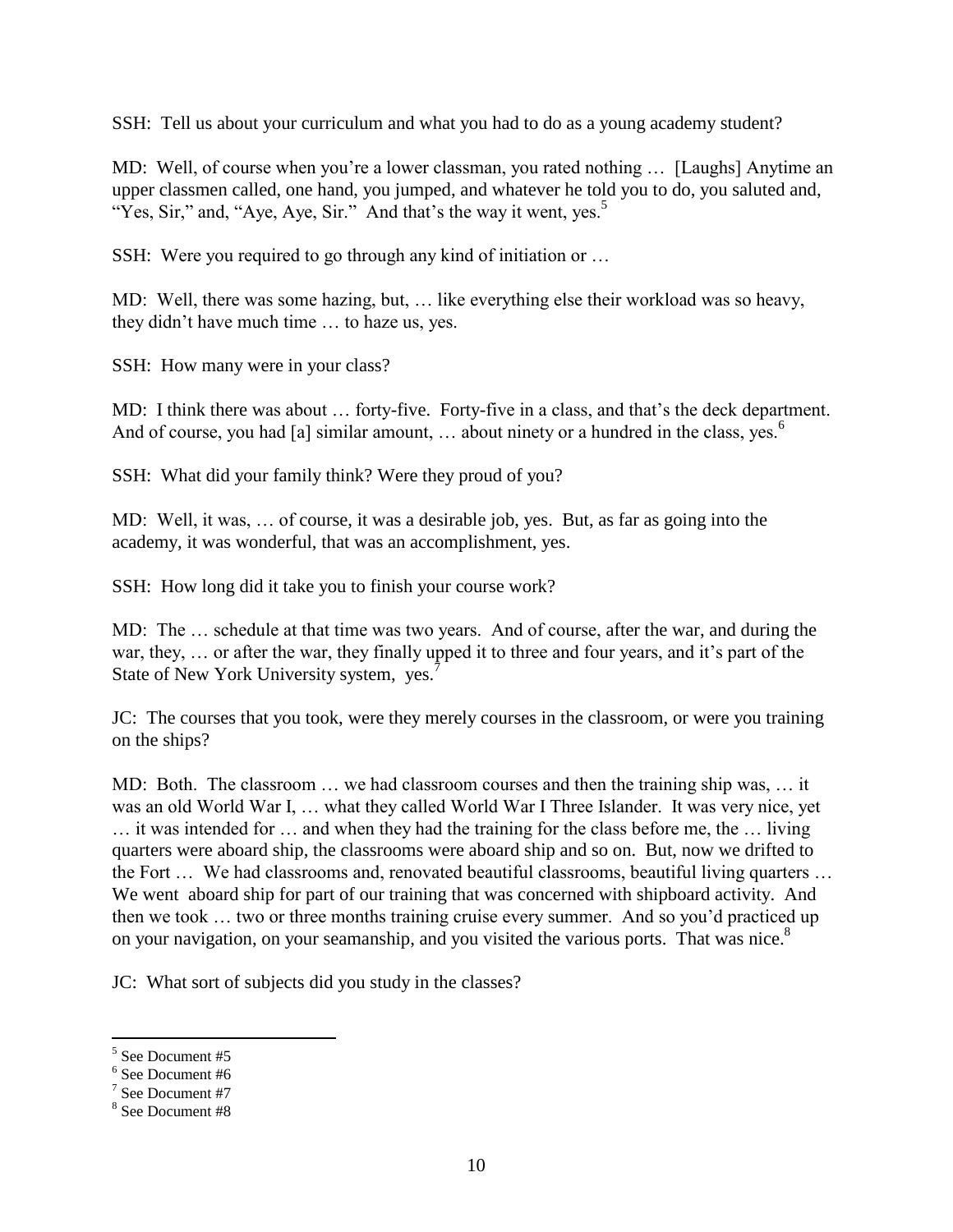MD: Well, … it varied from your first year and second year. But, they were navigation, signaling, seamanship, small boat handling, let's see … First Aid, ship hygiene, ships business, [and] naval architecture, yes.

JC: What ports did you go to during your training cruises?

MD: Well, … let's see, the first year I believe we went to … Havana … and then we went to Europe, to Portsmouth, England, Cherbourg, France and … and then Pensacola, Florida, and then returned home. I have schedules of, the exact schedules of the itinerary in my little folder of them at home. If you're interested I could  $\ldots$  mail it to you, yeah.<sup>9</sup>

SSH: That would be great.

MD: Also the … class schedules, I still have copies of that, yes.

JC: Great.

SSH: Did you talk at all about the politics, such as the Lend Lease, or anything like that, that was going on in this country at that time?

MD: At that time, of course, Lend Lease came just at the turn of the war, Lend Lease. Well, actually, you mean as I was in the academy?

SSH: You were there for two years, until 1940?

MD: For two years, correct. From 1938, [and I] graduated in 1940 … There was very little talk about that because we were, look, we didn't have the facilities of newspapers or radio, or TV to know what's going on. We were so busy trying to keep ahead of the … to pass our … test everyday in some subject. [Laughs] Trying to keep ahead of that, [trying to] keep on top of the studies, then there was no time for that, yes.

JC: While you were at the academy, were you a member of the naval reserve as well?

MD: Correct, we had to … sign up for [the] naval reserve, … for naval reserve training, it was one of the requirements, I'll say, for the Merchant Marine Academy, yeah.<sup>10</sup>

SSH: Did your father get any letters back from Poland?

MD: He did, yes.

SSH: So, was he aware of what was happening with Germany and Poland at that time?

MD: Well, this was before … shall we say World War II. So …

<sup>&</sup>lt;sup>9</sup> See Document #9

<sup>&</sup>lt;sup>10</sup> See Document #10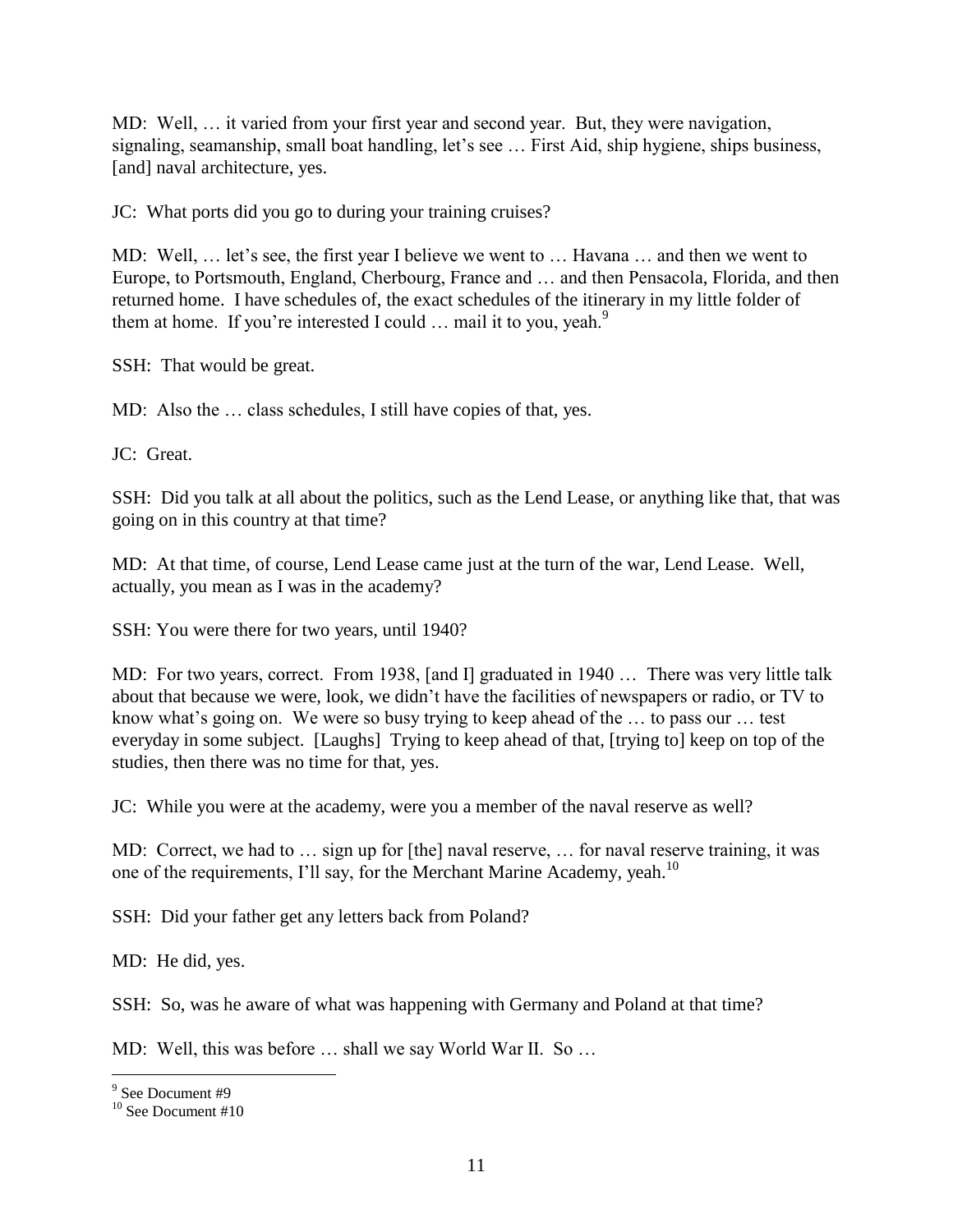SSH: I mean Germany invaded Poland in 1939.

MD: Oh, no … Well, there was very little contact between, once I got into the academy, between home. Sometimes, we got home on the weekends and … then back to the academy.

JC: When you graduated from the academy, were you immediately stationed on a ship?

MD: When I graduated?

JC: When you graduated in 1940, I'm assuming that at that point you were immediately transferred to a ship.

MD: Oh, no. I was one of the fortunate ones. At that time they had the Merchant Marine Act of 1936, which established the shipbuilding and training program. And when I graduated, I was given the opportunity for post graduate training, and this was the first one tried by the Maritime Commission. They took one member of the deck department, which was me, and one member of the engine department, for post graduate work sponsored by the Maritime Commission, for shipyard practice training at Bath Iron Works in Bath, Maine, yes. So, I was very lucky I got into a shipyard, and rotated through the various departments, paint shop, rigging loft, made the trial runs of the, they had destroyers that they had built, going out trial runs and rigging loft … We also [did] welding and so on, on the shipways, yes.

JC: How long were you in Bath, Maine?

MD: In Bath.

JC: In Bath.

MD: In Bath, Maine, we were stationed, but we also worked at Portland down on the welding of  $\ldots$  the ships of the hulls that they were building for England.<sup>11</sup> How long? The course was for three months. After that course was completed, we asked for an extension for another three months, [and] they gave it. After six months we asked for another extension. I'll tell you the work was fabulous, and what it was, the Maritime Commission and the training pier they paid. We got paid the same as the shipyard workers. In fact, I was embarrassed, because, here I'm getting into the rigging loft, and my pay is the same as the man who's been there for about five years. The government is paying you to study, to learn something … And at that time, the same time, I was taking an extension course from the US Coast Guard, in naval architecture. And then they had a high school, which was called, the evening course, Bailey Evening School. My … companion, my … engine companion, … we both took a course in naval architecture, ship drafting. So, we were working during the day and studying … on the course in the evening, there at the local high school, yeah, in ship drafting, yes, which helped very much, yeah. And after six months we asked for, I asked for another extension, and at that time they were building four ships

 $\overline{a}$  $11$  See Document #10A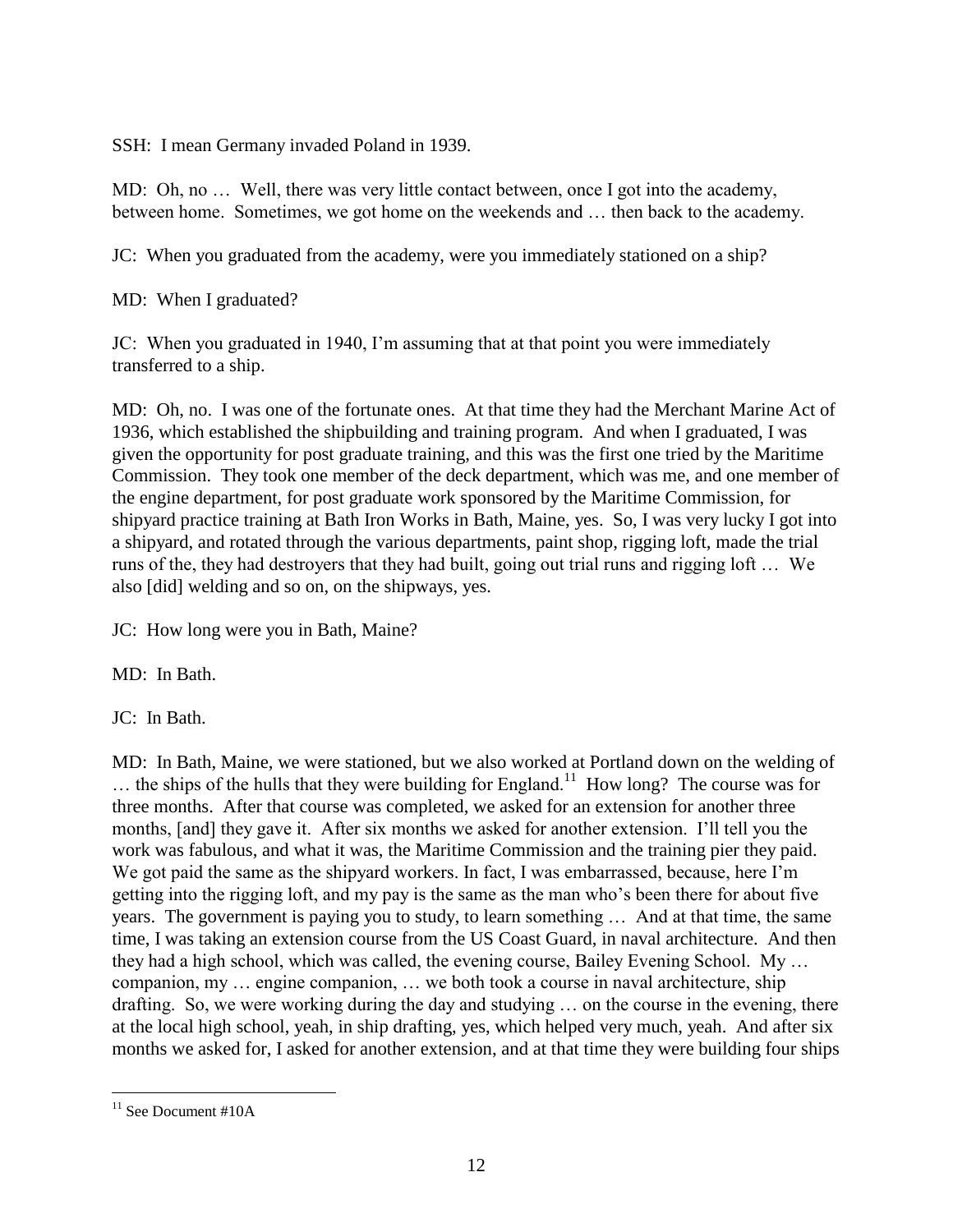for the Export line, the Four Aces is what they called it, the line merchant ships. They were the most modern ships. And they said, "We would give you the extension, provided that the company would hire you when the ships were put into place, into service." But, I guess the company was afraid that the government would be dictating to them about the personnel that they had, and they refused that. So, after six months, my good training period came to an end, yeah. But, it was wonderful, yes.

JC: By this time, was this 1941 already, or was it still 1940?

MD: No, this was 1941 already … No 1940, September, October, into the beginning of 1941, yes …

JC: From there, I'm assuming you transferred to a ship.

MD: Then from there, the port captain for the shipyard, the one who took the ships out on trial runs, he said, "Have you got a job when you leave here?" I said, "No." He said, "Well," he gave me a letter to the US Line … and I got a job. They had a subsidiary called the American Pioneer Line, which was their Far East run. They ran ships … from New York to Australia on the world trade. So, I got a job as junior third mate, at the American Pioneer Line.

JC: Do you recall what ship you were on?

MD: Yes, I was on the *West Honaker*. My first ship was the West Honaker, H-O-N-A-K-E-R. It was a diesel ship … I think it's one of those, somehow looking back now, the Maritime Commission wanted to keep her in service for some reason. She had a cracked cylinder head, and was making the huge … speed of four knots, so four knots. [Laughter] But, they kept it in service. She brought in the cargoes, and I had a job.<sup>12</sup>

JC: Did you take this from New York to Australia?

MD: From New York to Australia, yes.

JC: Since the fastest you were going was four knots, how long was that travel?

MD: Well, there was one, I think there was one, we had a sixty day from Australia to the next port, I think sixty-one days. So …

SSH: To the next port?

JC: The next port, yes.

MD: Yeah, because we had to make passage through the Panama Canal, yeah.

 $12$  See Document #11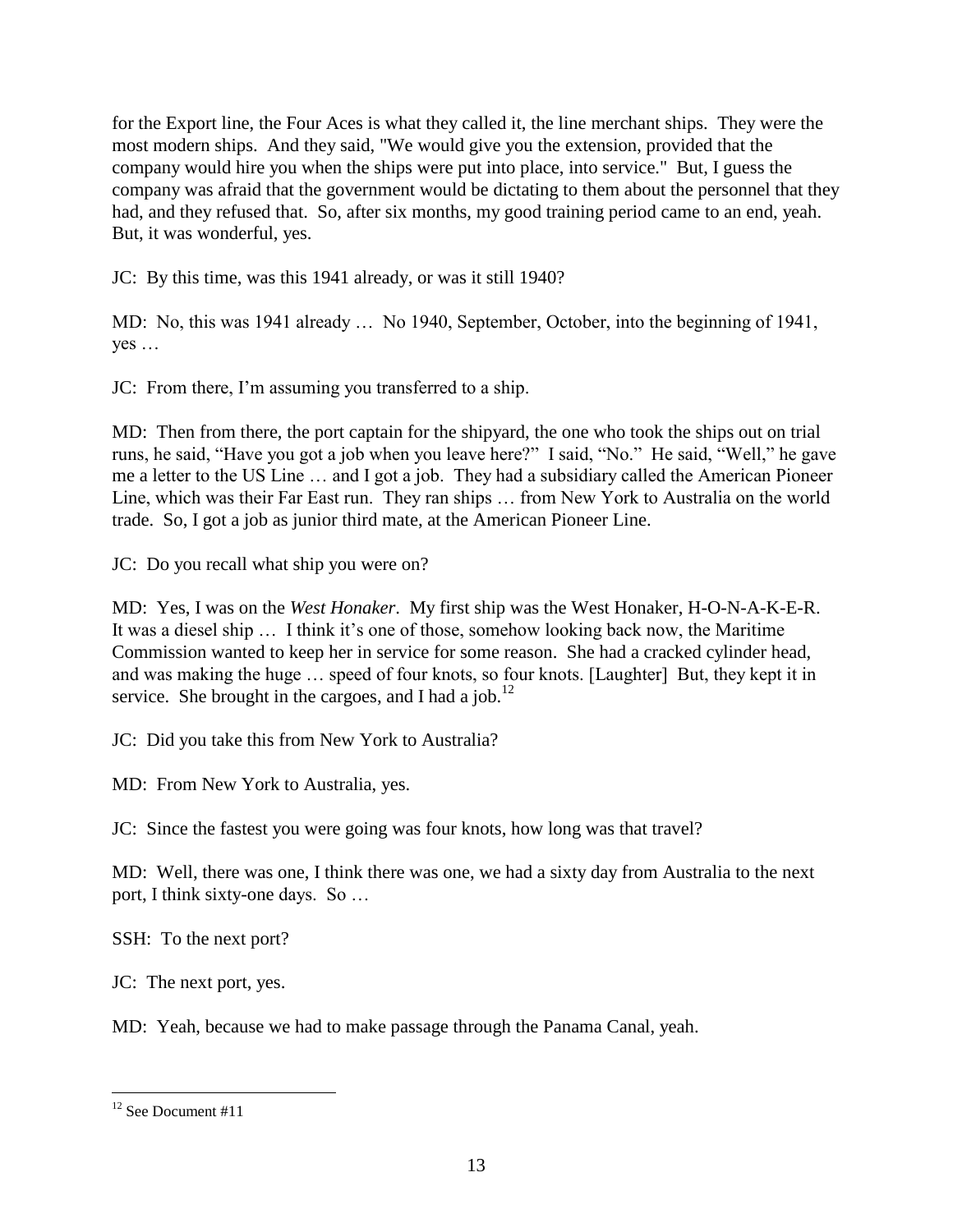SSH: What was your reaction to the Panama Canal?

MD: … Very nice, something different going through the locks and so on … A very interesting engineering feat, yes.

JC: So, you actually went to Australia by crossing the Pacific, as opposed to crossing the Atlantic?

MD: That's right … We went to Australia by Panama Canal and across, yeah, the shortest distance.

SSH: What did you do during the eight hours that you were not on watch?

MD: Oh … [Laughs] Well, okay. When I was junior third mate, my watch was eight to twelve. That watch is our custom-by-custom … from eight a.m. to twelve, noon. So, you got up about seven or so, [at] seven-thirty you had breakfast, [at] eight o'clock you went on the bridge, you went on watch, and got off at twelve o'clock for noon. Then as soon as you had your dinner, your lunch, you went and relieved the man who was on the twelve to four. No, wait … he ate before he went on watch. Okay, at one o'clock I put on my work clothes, and I turned to working on the lifeboats from one to three. The cadet and I, we overhauled lifeboats. That was the routine. So we worked 'til three o'clock. After three o'clock, I … had some studies to do, and then at five o'clock I relieved … the … mate for his supper. So, … yes, and then after I had my supper, I relieved the … man for his supper, and then, of course, eight o'clock came after, shortly after, and I went on watch again. Eight to twelve, from eight to twelve at night. So, it was pretty, pretty well occupied time.

SSH: Did anybody play cards or gamble?

MD: There was some ... Now you're talking about when I was ... an officer, when I was eight to twelve with the … but very little, because, either you're working, or you're sleeping, or you're resting. And the crew had their own segregated quarters [and] all. So, … in other words, there was no co-mingling there, you know.

SSH: Did the people that were serving with you come from the East Coast? Did they have similar backgrounds to yours?

MD: Yes, because they were … always from the New York State School Ship, and the other mates were, I remember, from the Massachusetts School Ship, yes. And of course, the captain, he was an old-timer from Norway, or whatever it was, yes. All the way from Norway, originally from Norway.

JC: The military was segregated at that time. Was the Merchant Marine segregated?

MD: No, no, no … Colored went right in with, what's that again, with the, as a seamen, we didn't have any colored officers at that time, and deck officers. Although, (Mr. Mozac?), he got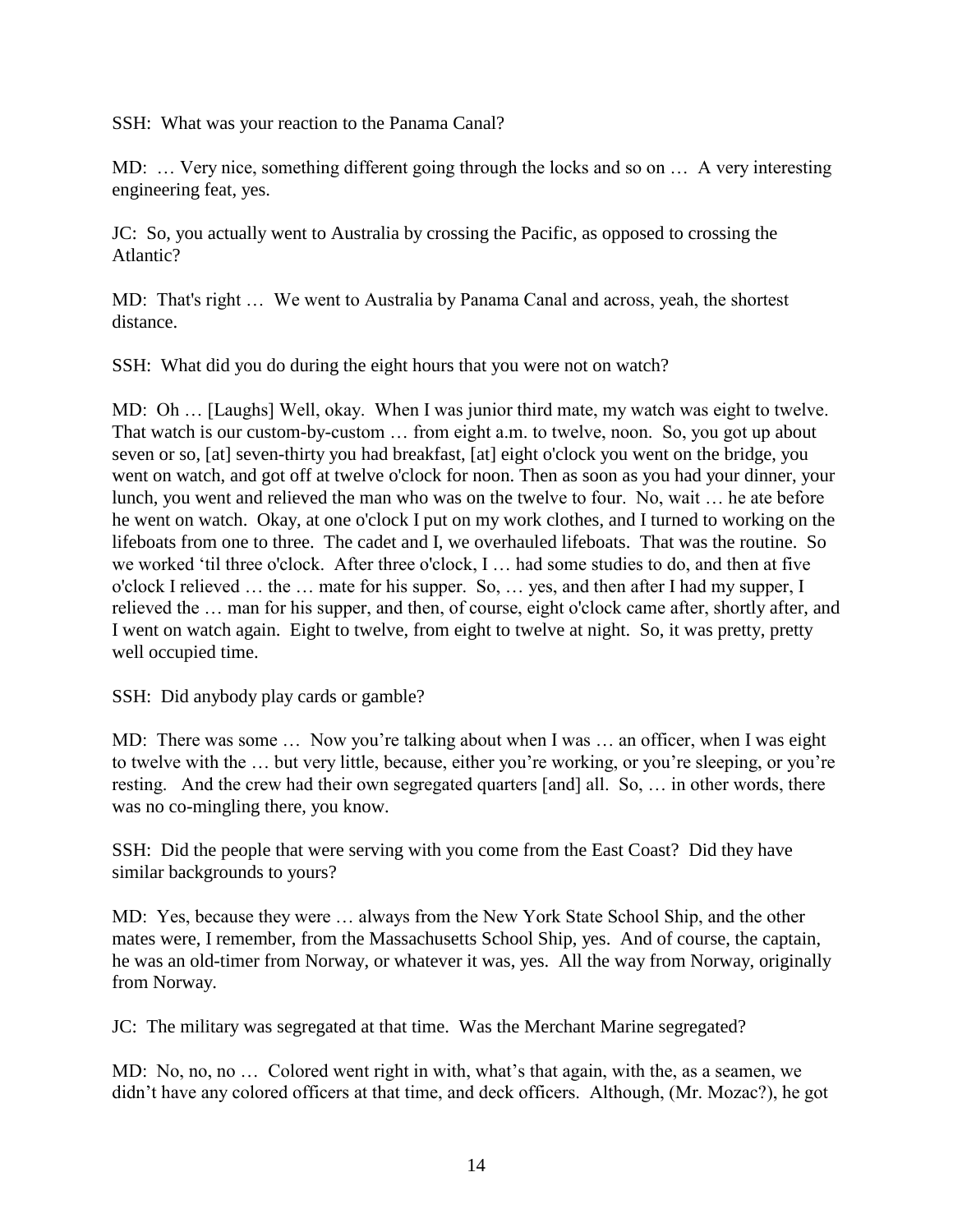his Masters' License ... as a young man, but he never could get a job. So, he sailed as [a] seaman, while holding … finally, he had the time in for [the] Master Mariner's License. And finally, during World War II, he got his job as a … Master.

JC: He was an African-American?

MD: Yes, an African, yes.

JC: How long were you on this cruise from New York to Australia? How many times did you do make this trip?

MD: I think it was … twice, because, the second time we were returning when Pearl Harbor came … It picked up from there, and I was told to remain … aboard the Merchant ship. So, for some reason, or other, I change … I drifted over … from the American Pioneer Line, to the Alcoa Steamship Company.<sup>13</sup>

SSH: Before Pearl Harbor, on the two cruises that you made, could you see any evidence of a military buildup?

MD: In Australia?

SSH: In the Pacific.

MD: Well, let's put it this way. We're so busy with our shipboard work that we had very little time to look at the politics. But, when we did see sail, we sailed with the American flag, [which] was painted on both sides of the ship. The big floodlight was directed on that. And that was one of the duties on watch. You checked that the light was lit. That was strict orders "to make sure that the light is on." So, this was sailing before, but there was indications, already, of course, even in the Pacific of … unrest.

SSH: Really? What do you remember?

MD: Well, I remember because, the officers were talking about, they had been on a ship before me, and they mentioned that … well, we were going to Australia this month. The next month, the run previously, apparently they had was to the Philippines. In other words, they alternated from Australia, run to the Philippines, to New York. Then the next one Australia, to New York, then the next one Philippines. The one before that was to … the Philippines, because, they mentioned that they had all this cargo for Corregidor, which was boxed food and that … and they, well … when war broke out around Corregidor they said, "Hey, don't worry, they got enough food to last them several years." Because, they had this, and it was all the … foodstuff that was placed aboard ship, and off loaded. So, they saw the writing on there, to be used on there. They did, and so on. So, they said they had enough … food to last a long time, yeah.

 $\overline{a}$  $13$  See Document #12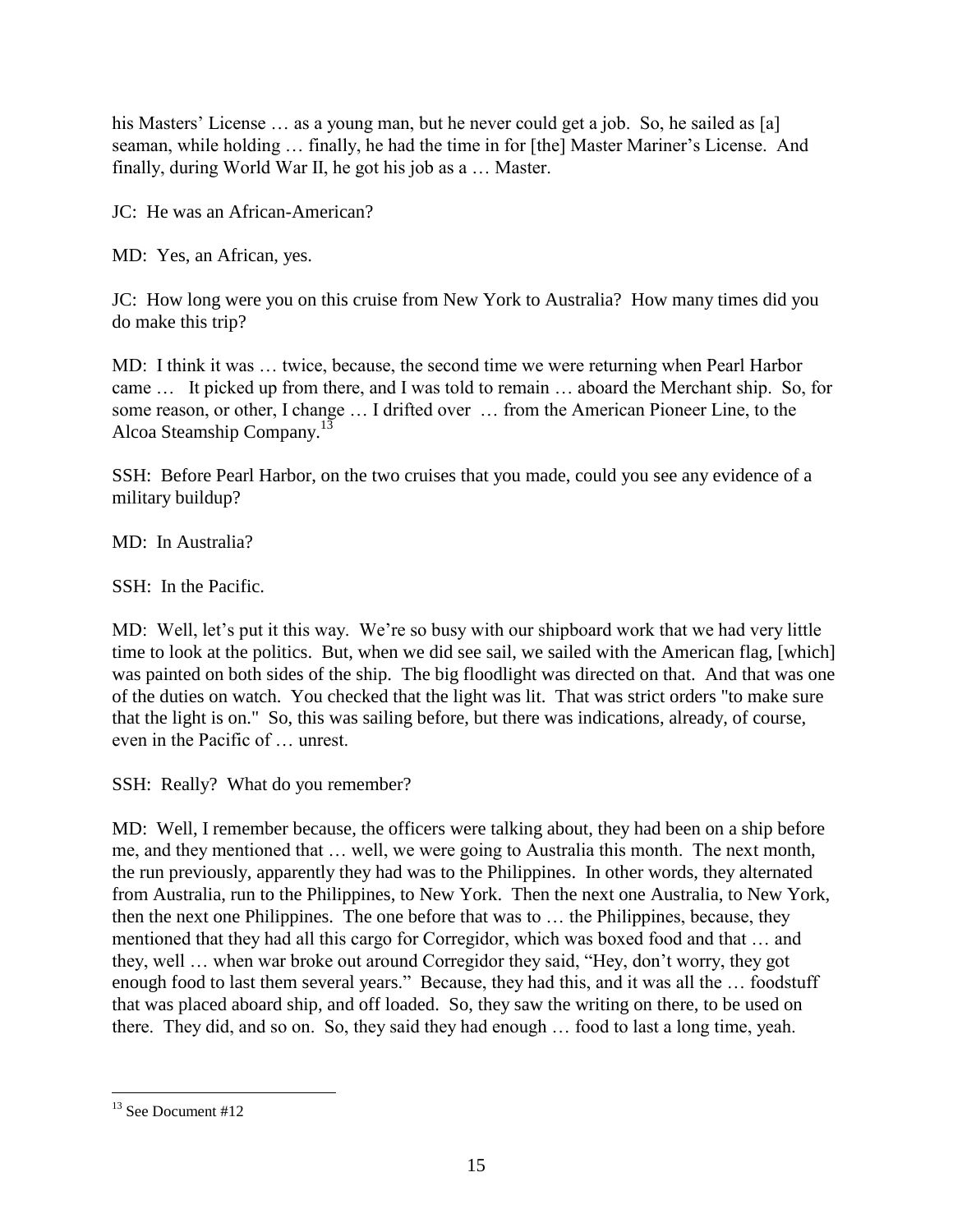JC: So, where were you when you heard about the bombing of Pearl Harbor?

MD: I was on board ship, we had just left. I got the article here. [pause] You'll find it here, someplace in the papers … We were about two days out of Sidney, Australia, bound for Boston when some commotion at night, "You're wanted on the bridge." We're on the bridge, entering port, "What's up?" We were diverted to Wellington, New Zealand. Wellington, I think it was … It was a port in New Zealand for orders, because, of … Pearl Harbor … So, we came there, we got our orders and then we … The orders and then the orders are the moving, because, we went headed practically right across for the tip of South America. The weather, what it was, it was good routing, because, the weather was … just sort of … cold, foggy, and hazy. In other words, the visibility for submarines was very poor, and in other words, we didn't go direct[ly] to Great Circle. We went for the … and then up about two hundred miles, or a hundred miles, off the coast of South America, north for the Panama Canal, yes. Oh, yes, and we had the … carpenter, the captain was very shrewd. He had out of planks, we had a ships' carpenter fabricated an outline, a silhouette of a gun, had it painted gray, and placed with canvas aboard it. It looked very imposing, … it looked like the real thing. And we went through the Panama Canal, and did they laugh when they saw the wooden gun. But, the idea was [that] a submarine would not come up to shell you, if they're going, they're going to fire a torpedo, if they miss, they miss. But otherwise, they would not surface if they saw that you had a four-inch gun. They were not going to go off. Very, sure. And then when we got into Boston after, you heard about the feedback, that the captain got reprimanded because this was against the Geneva Convention. Yeah. [Laughter] It filtered back somehow. You're asking the questions, but it was, … the wrong thing, it was against the Geneva Convention, he should have not put this up. But, look, we were alive, we weren't torpedoed.

JC: That is great. Were you in a convoy?

MD: No, this is … all the five years I spent in the Merchant Marine, most [of it] was … sailing independently, yeah.

JC: So, you did not have the protection of a destroyer or …

MD: How correct you are, you are correct, you are so correct, you observed this point, yes.

JC: You were very exposed.

MD: Well, I slept with a life jacket on for five years, yes. I slept with a life jacket on. At nighttime, you had a little duffel bag with your "abandon ship kit," in case you had to abandon ship in a hurry, yeah It had some first aid equipment, extra water, flashlight and so on.

JC: So after you did these voyage to Australia, you were transferred to Alcoa?

MD: Yeah, the Alcoa Steamship Company.

JC: Where did they send you then after that?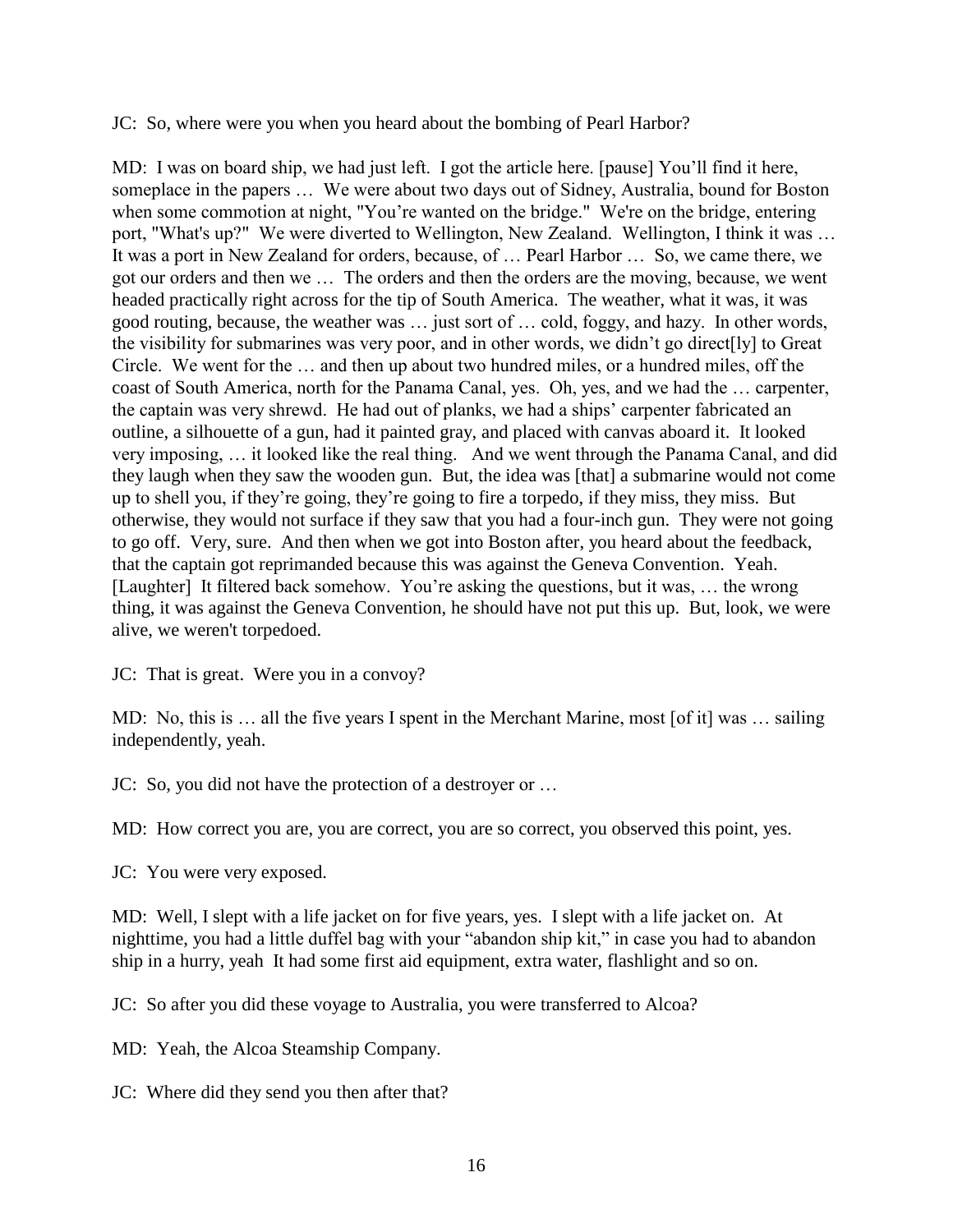MD: Then after that, we were coast wide, we went to the Caribbean. The Caribbean with cargo for … general cargo for the various islands in the Caribbean and coming, return[ing] with bauxite, which was raw material for aluminum. Bauxite, yes.

JC: Bauxite?

MD: Yes, bauxite from … someplace, I think is Dutch Guinea, or someplace where we loaded it. Yes, bauxite, it was a very essential raw material for aluminum. Yes, very much needed, yes.

JC: What was the name of the ship?

MD: *Alcoa Pioneer*. 14

JC: They called it *Alcoa Pioneer*?

MD: Yeah, yeah.

SSH: Did you move up in rank at all?

MD: Oh, yes. After you were with, the … requirements were sailing one year on your license as third mate, then you took the examination for second mate. One year as license on your second mate, one year sea duty on your second mate's license, examination for chief mate, one year of … duty as … chief mate, and then you sat, … you were eligible to sit for your Master's License, which I did. [I] finally got it in 1945, yes.

SSH: When you were going to the Caribbean and coming back with the bauxite, were there any sightings of German submarines?

MD: We had no sightings, but … I had a chart, which I will have a copy made for you. Somehow I managed to, … I think I used it as a separation …

------------------------------END OF TAPE ONE, SIDE ONE-----------------------------------

MD: It was my job to plot this on the ... chart [that] I kept, the position. So we, in case our tract, we were routed along that area, we could avoid it.<sup>15</sup> So, the Caribbean, and the East Coast was … very, very active as far as submarines were concerned. In fact, Captain (Hardegan?) and the submarine U 123, … first came over, there was a group of what they call "Operation Drumbeat…" in American, (puschtar?) or something in German. Seven submarines came over, Captain Hardegan, and the U 123 with a tourists' map, instead of a chart, came to New York. Came to New York, all the lights, he was amazed. There was a Norwegian tanker or something. He dispatched her with two torpedoes and he … came into … off the coast so close to Coney

<sup>&</sup>lt;sup>14</sup> See Document #12A

<sup>&</sup>lt;sup>15</sup> See Document #13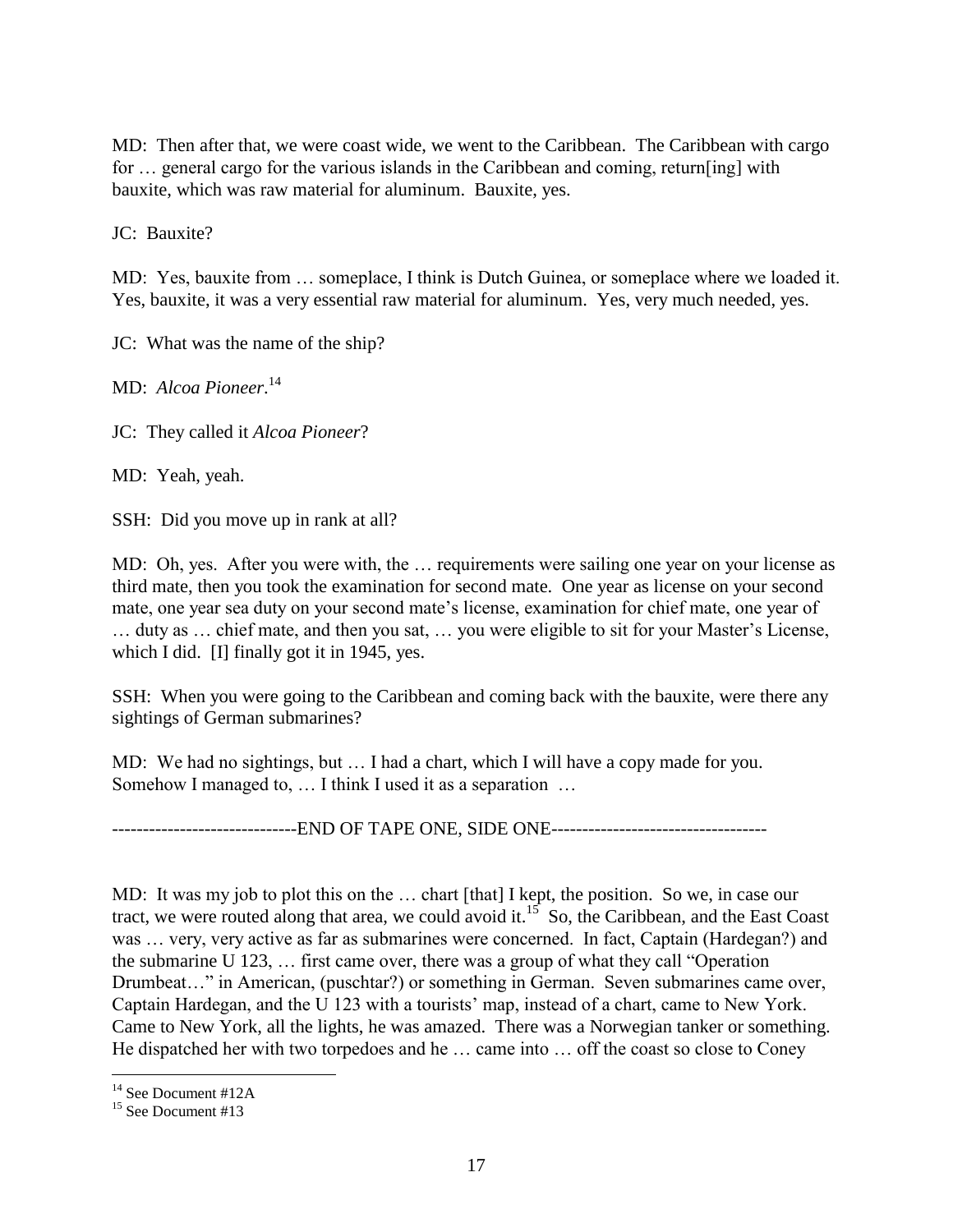Island … He says to … he gave the crew a pep talk. He says, "Men, we're here like a pack of … like a pack of wolves, … among sheep. And they haven't even realized that there's a submarine in the area." So, he congratulated his crew, and it started to pick off ships as they approached the New York harbor. And they mention, the … governmental agencies mention, that the damage done by this group of several submarines, was far greater, than the damage accomplished at Pearl Harbor by the Japanese. The impact for the American industry, and so on, was far greater.<sup>16</sup>

JC: I'm curious, the supplies that you would generally transport, were they military base supplies, or did it vary?

MD: ... Military supplies, ... what they called the "Forward Areas," wherever they sent us, ... part military, part, of course, supplies to keep the civilian population and food, and so on. But everything at that time was military controlled. So they … directed your cargo, and wherever it should be discharged.

SSH: What kind of security did you have on board the ship, such as blackouts?

MD: Well, we had blackouts right away, came blackout everyday. In other words, the ship proceeded, … the portholes were painted black and they had the screens, the baffles in the passageways, so in case you opened the door, the watertight door to get outside … the light that was in the passageway would not show. It was a series of baffles and that  $17$ ...

SSH: Did you have to do any kind of special drills at all?

MD: Well, yes. We had weekly fire and boat drills, and so on. And then, of course, the gun crews didn't come aboard until about six months into the war. In other words, we were running independently. No escorts, no armament  $\ldots$  yeah.<sup>18</sup>

JC: When you say gun crews, did you actually take …

MD: … There were no gun crews, because there was no guns. So, finally they put the ship in the shipyards. Came guns aboard, four inch … on the stern, three inch gun on the bow, and about two, four, six, about eight (Arlicken?) antiaircraft guns, 20 mm aircraft guns. Because this was the ship with the Alcoa Steam Company, [it] was not a Liberty ship, it was what they called, the C3. That was one built to the Maritime Commission specifications. It was a sixteen-knot ship. So, that was one of the reasons that we sailed at that … with this line, independently. It was considered a fast ship …

JC: So, it was much faster than the other ship you previously had?

MD: Yes, oh, yes.

<sup>&</sup>lt;sup>16</sup> See Document #14

 $17$  See Document #15

<sup>&</sup>lt;sup>18</sup> See Document #16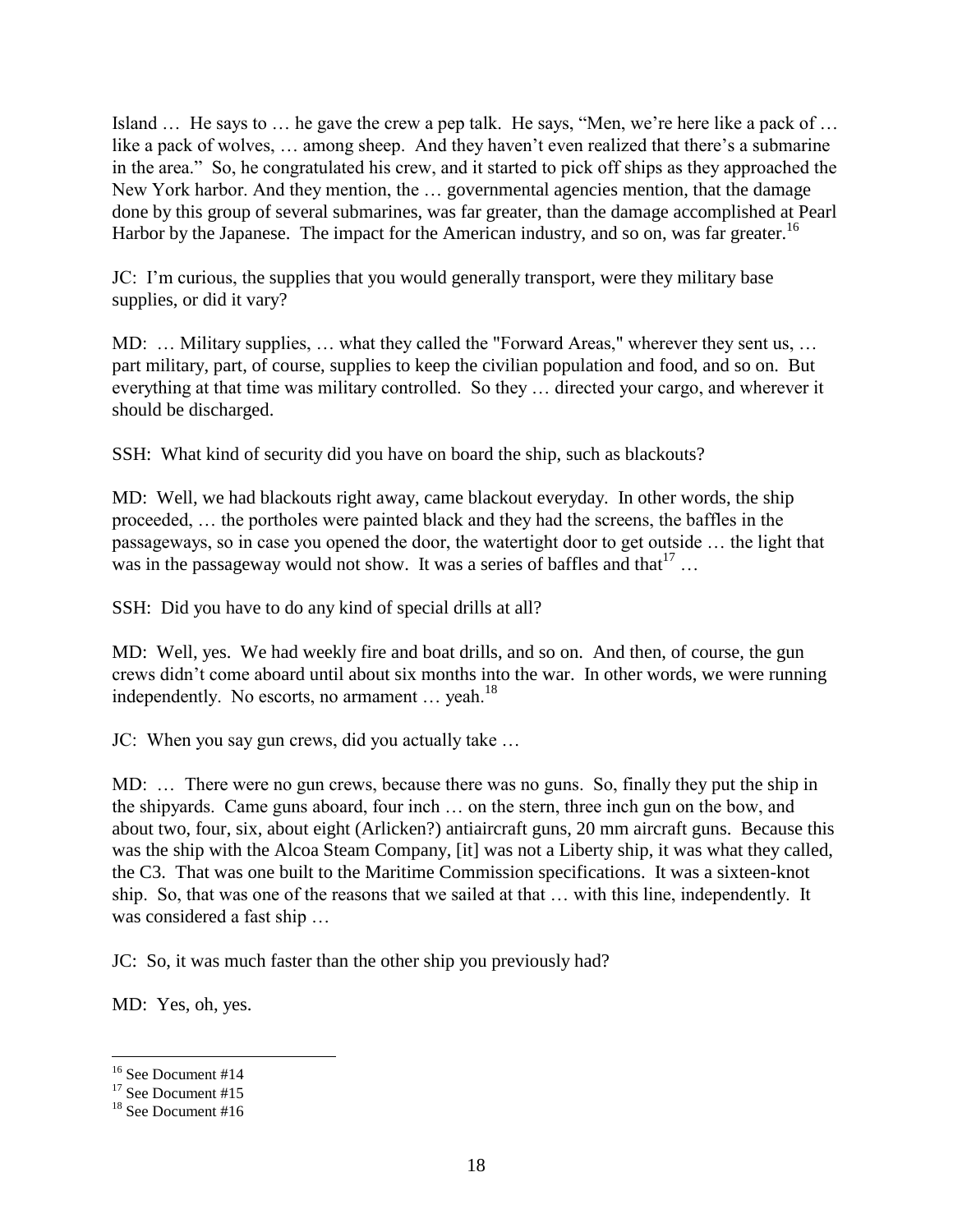SSH: Now how long did this refit take?

MD: … The refit I … do not recall exactly, but it was before … in other words, they placed you in the shipyard when they knew they had the equipment there for you. They were ready for you. They're not going to have you sitting idly, waiting for the hook-up. Once the equipment [arrived], ... the refit didn't take very long.

SSH: Where did they do it?

MD: In the shipyard, someplace on the East Coast. I don't recall which one, because over a period of years you've been in so many shipyards, and so much … And we were not permitted to keep any diaries, or log books. The logs, to be … that was a reasonable request, because if we were captured nobody would find out where you were, what you were doing, yes. So, the crew were not permitted to … keep any record of the activity. So I, … being a naval reservist, I complied with the law, didn't keep it. And didn't keep any private … diaries of that.

SSH: Which service manned your gun crews?

MD: ... The Navy, they placed … I think it was about twenty-seven. They had an officer in charge, and twenty-seven ratings … yes. And, of course, … what you call the former Merchant Mariners, which were now mariners serving aboard public vessels, assisted in the … We all had schedules for … gunnery drill[s] or air raids and so on. We had the schedule, … the mariners had a schedule. They assisted on the guns, they assisted on the loading, and so on.

JC: It was an interesting comment, when you referred to the former merchant mariners. Could you explain that?

MD: In other words, what happened after the war, the government requisitioned all free World War II commercial ships, which was the Merchant Marine.<sup>19</sup>

JC: This was after the war had started?

MD: After the war started, yes. Of course, it took a period for them to transition to be made. But, after you say the deadline is Pearl Harbor, ships requisitioned by the War Shipping Administration, and you became government  $\ldots$  they became public vessels.<sup>20</sup>

JC: So, during World War II the Merchant Marine ships were no longer private vessels.

MD: Correct, everything was [in] government[al] control. But, apparently the reason, that's how I surmise. Well, in fact, I've got an article in there, you will find out why didn't the government take over the whole crews. Of course, a lot of the crews did not want to be. But they said they couldn't pass the Navy physical examination, so what is the use? What is the use? In other words, they said bad teeth and that. But, as I mention, that could have been avoided. They could

<sup>&</sup>lt;sup>19</sup> See Document #17

<sup>20</sup> See Document #18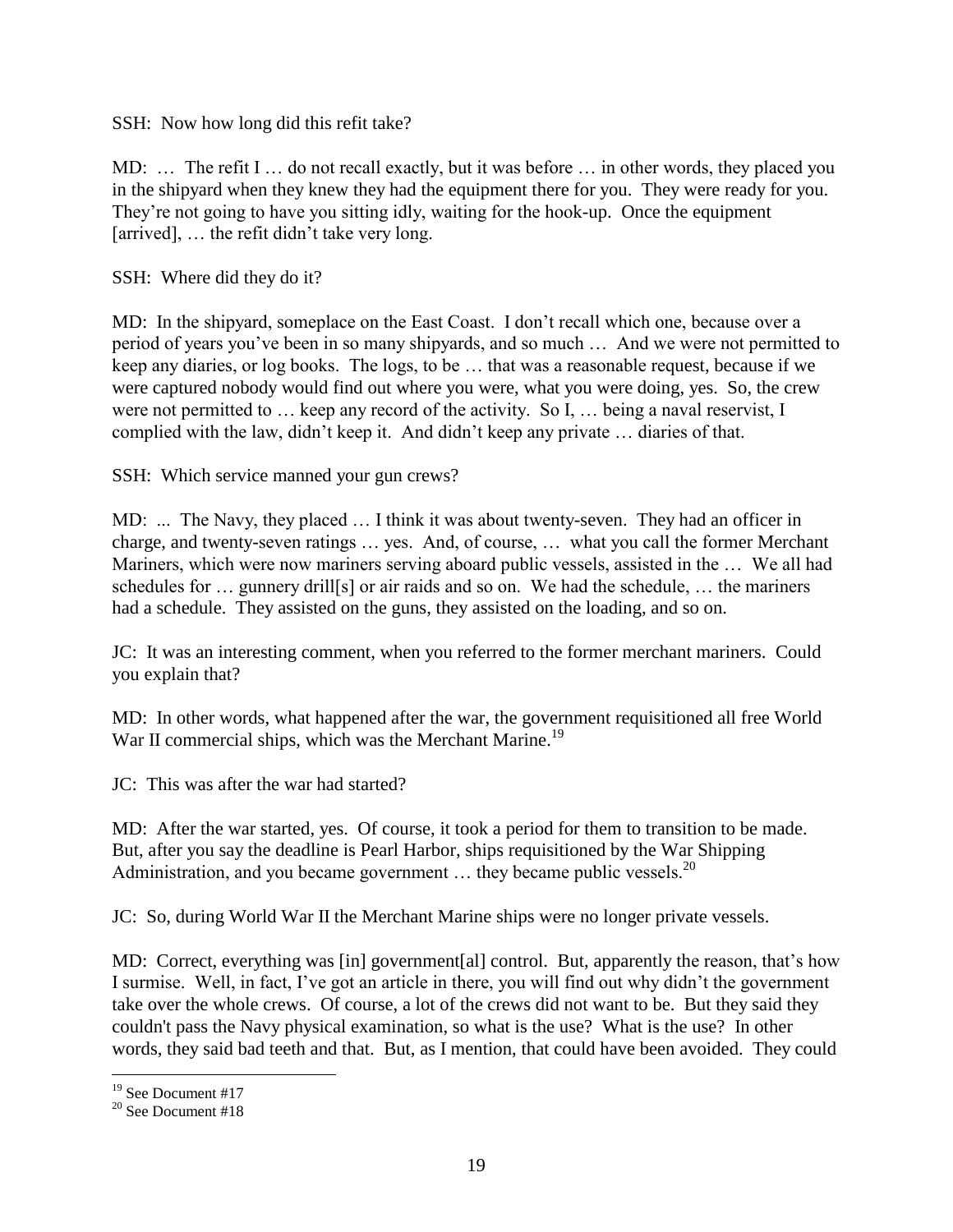have given a waiver on that. But what they said, they couldn't, one of the reasons the Navy didn't take over the merchant's ships, because they couldn't pass the … physical examination. So, you're back … back to square one. And yet the ships, the cargoes were needed. The ships had to  $run<sup>21</sup>$ 

JC: Interesting. Now during this time was your homeport New York City?

MD: I was fortunate enough, it was New York City, yeah.

JC: Did you have a lot of time off between voyages?

MD: Well, time off, it all depends. Sometimes you came into a port, the cargo was waiting for you. So, you were loaded and went out again. Yes, it varied.

SSH: How long did it take to re-supply your ship when you came into port, and off-load what you had? Did you have to take on supplies for the men?

MD: Yes, yeah. Well, as I say, it varied … At that time, I would say sometimes, I would say a week, say a week to off-load, and out again, yes.

SSH: They call that turn-around time?

MD: Turn-around, yes.

SSH: How were the unions affecting any of the work that was being done?

MD: How were the unions affecting any work being done? Well, when I received my license, and they had … the master mates and pilots for the deck officers, so I knew that it would be best for me to ... join ... a professional organization. So, I became a member of the Master Mates and Pilots. Of course, I hadn't completed a trip, when the war came. So, I still maintained my … standing with the Master Mates and Pilots, yes.

SSH: Were there any problems with the unions?

MD: Not … that I know of, because everybody knew we had a war to win, yes. But, I did hear there was some problem with the … coal industry, that they were going to call a strike or something … But that, … we were, … it did not involve us. We were not involved. I saw a headline in a paper, and then it went away, yes.

JC: So how long were you involved in the cruising from New York to the Caribbean? Were you there for the rest of the war?

 $\overline{a}$  $21$  See Document #19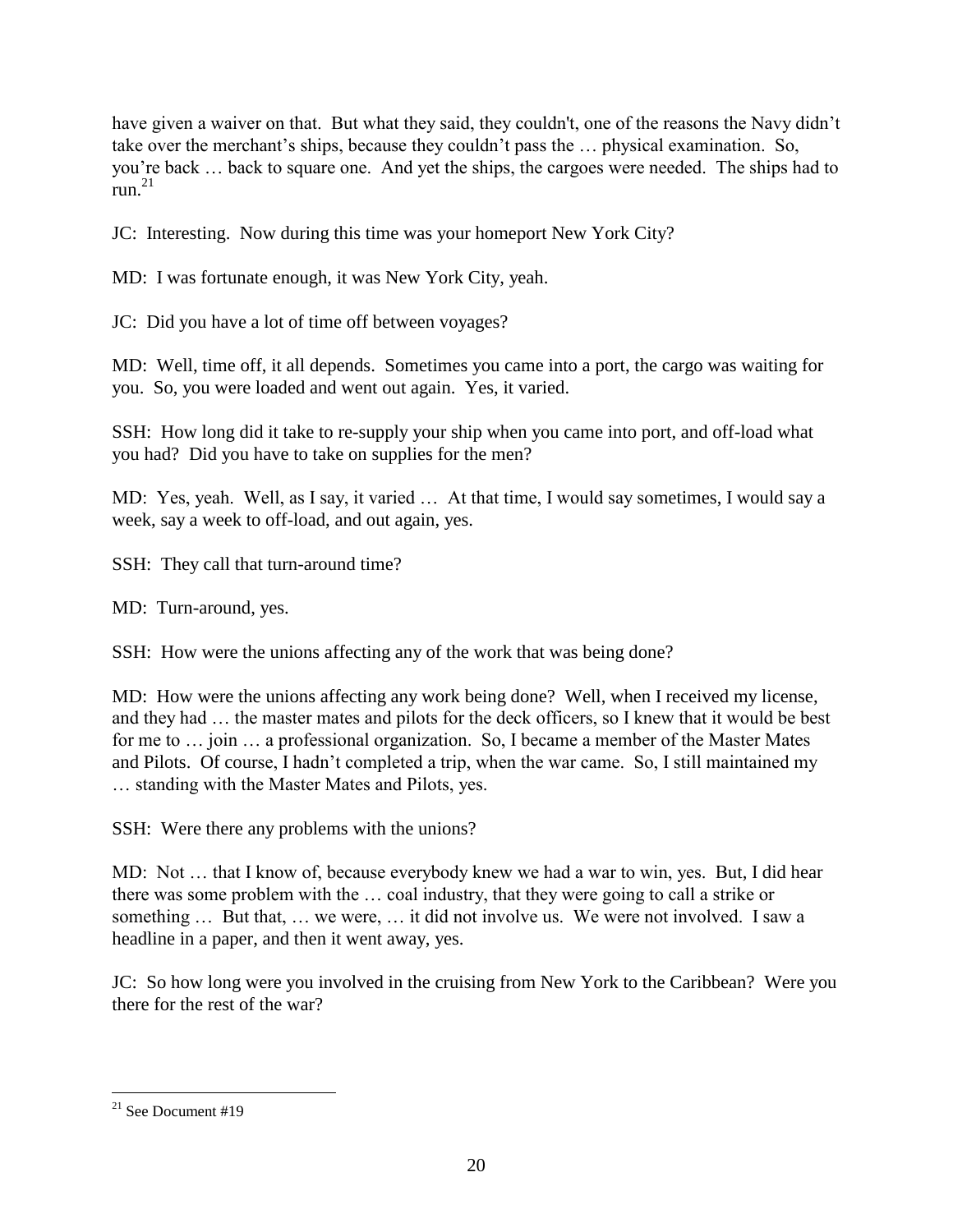MD: No … The Caribbean, so that went on until they put the guns on. As soon as they put the guns on, our first trip was to Liverpool, England.

JC: What was that about?

MD: That was about six months, I'd have to check, … because, we got discharges when we finished a, what's that again, our cruise shall we say, yes. When we finished a cruise, then they gave you a discharge, and then you signed on for another, for another … Shall we say, yes. So, I still have them, I'd have to refer. I could get the information for you, but since it's varied and look after a span of five years, and this is over fifty-five years ago.

JC: Sure, it is okay.

MD: But I can get the information for you. And whatever you want, give me a note. In fact, whatever, I will send you additional information.

JC: So, your next cruise then was to Liverpool?

MD: To Liverpool, England, yeah. Mostly … bombs for the Air Force. I remember that, a bomb ammunition. I remember that, because, I was in a … my job when I was on watch, was to go into the … to the hold, and we had to brace anything, so it don't shift around. And of course, the longshoremen, if you didn't watch them, they'd slack off and then they'd have a bomb rolling around when the ship was rolling at sea. So, … as soon as they saw you were attentive, and making the inspection, they were more careful. They weren't going to put over, because they'd be called back to redo it. You kept a little notebook and whatever deficiencies, and so on. So, it was Liverpool, England, and I remember that precisely, because … promptly at 9:00 p.m., Gerry would come over and drop his bombs. So, the deck officers, we said, "Well, we're four on and eight off, let's double up on the watch." In other words, to get so you're away from the ship for a while. In other words, I would let an officer, ... you'd stand his watch, he'd stand your watch. So, that'd give you instead of eight hours off, it would give you a spell of sixteen hours off. So, there was a disaster. Arrangements were made, I left the ship, got into town, of course, you went into a pub. And getting back, getting back was a problem. You had to get a cab, try to get a cab, you know. Well, I finally got a cab, and as soon as [I] got into the cab, [I] didn't go very far, air raid, "Governor, out. This is the end of the stop. Out you go." So, out I went. I don't know how I managed to get back to the ship. But, finally one of the longshoremen says to me, he says, "I see you've gotten off the ship. Mate, …" he says, "you're foolish, Gerry aims for the ship. They … blast the surrounding area, but they always miss." He says, "You stay here and you're safest ride is aboard ship." And there we are a ship full of bombs. And true enough, every night not probably a night, air raids and that and [Mr. Drag makes a gun noise] the guns and fire and the blasting and that, and we managed and survived. One thing about this was interesting. When we left … Liverpool, we were routed instead of across the Atlantic, we were routed down for the tip of South America, through the Magellan Straights, up the Pacific Coast, through the Panama Canal, and to New York. A very, I don't know why, but, look, we arrived safely. Yeah, that … ship arrived safely in port. That's the main thing, yes.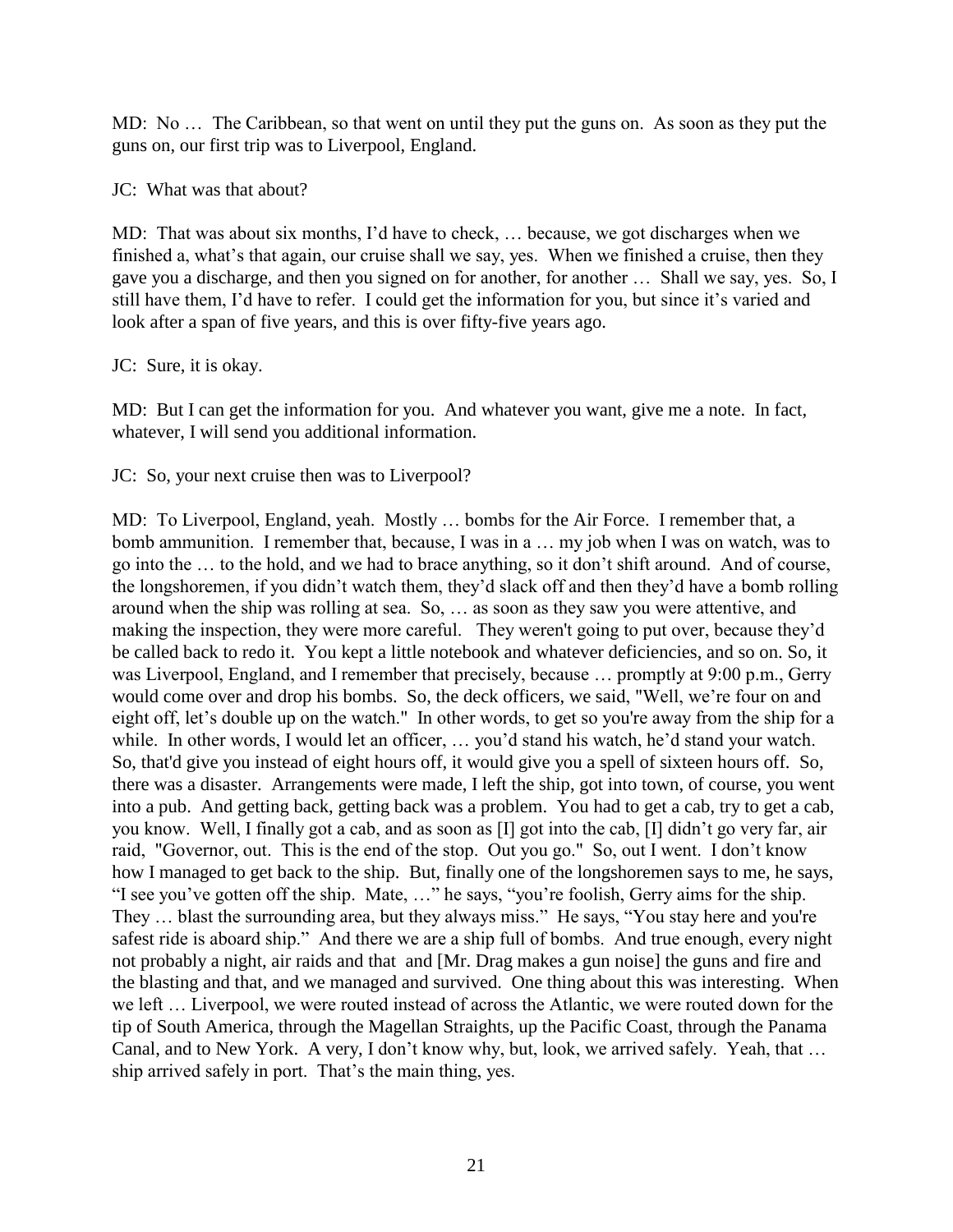SSH: How much interaction, on your ship, was there between the regular Navy gun crew and yourselves?

MD: I beg your pardon?

SSH: How much interaction was there between the Navy?

MD: Well … very little … oh, with the gunnery officer, with the gunnery officer I … some of them, we got along good. And when I became Master I got along, very fine, yeah, interaction. Here's the gunnery officer, here's myself, here's the part of the gun crew. This is, of course, when the ship, this is after, when the war was over, the ship comes into Portland, Oregon and for the publicity for the local … public interest they took some pictures so I thought I'd managed to hold onto this.

SSH: It's from the Oregon newspapers?

MD: Yeah. But that was Lieutenant Johnson, he and I, we got along fine. We'd each … each day talk over circumstances and so on. Yeah, yeah. No, we had, sometimes, there were some friction, it all depends.

SSH: What would be the friction over, what were the issues?

MD: Well, I think authority. Authority and orders, and this and so on, yes, because the main thing … the Master was still in charge of the ship. The gunnery officer was in charge of his crew and the guns. And then, of course, there was routing. We had routing instructions, and sometimes you had to depart from the routing. I … would receive, before you left port, you called at naval. That was the last, the last place … call. You call it the Navy headquarters. They gave you a Navy code, [a] secret code-book. It was about two or three inches in thickness. And the first pages were the orders, [which] were outlined in detail. But, you could depart if you considered it essential. You could depart from these orders. In other words, you're on your own. So, sometimes depending on the submarine areas and so on, you felt that, "Well, look instead of adhering to the … prescribed route, we're going to depart." So therefore, sometimes the gunnery officer didn't think it was good, but I've never had that trouble. But … somehow it filters back to you that others had it, when I was sailing as a junior officer.

SSH: When you were in ports of call and had any kind of liberty, like in Liverpool, were you under the authority of the military police the MPs?

MD: Absolutely, yeah, absolutely. It was all military areas, you know, it was all military. You were under the military police, yes.

SSH: How was, the interaction you had with the native populations in your ports of call, how did they treat someone like yourself?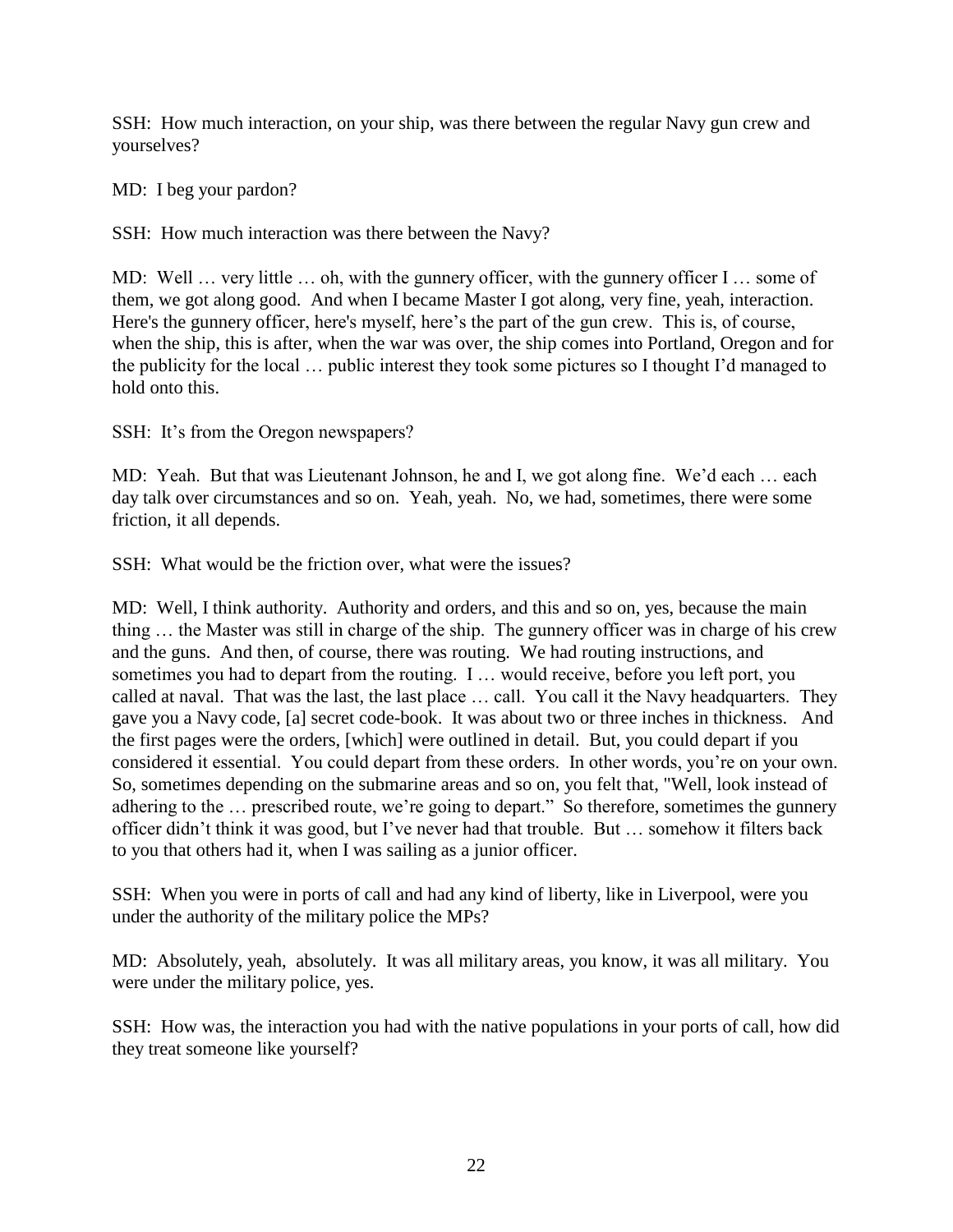MD: Very good, very good. I had no trouble, because I had already been sailing as an ordinary seaman through the Caribbean, and on the west coast of Mexico and so on, Panama Canal … You would, you respected everybody, you went about your own business, never had any trouble. [I] never had any trouble.

SSH: Did you ever have to go and rescue some of your crew?

MD: … What do you mean rescue some of crew, do you …

SSH: If they were not behaving themselves.

MD: Well, bailing them out of jail … sometimes, but … very, very little, because usually they were very attentive and they were, shall we say, mostly young. But later on, they were … very well seasoned, yes.

SSH: Now were there court-martials in the Merchant Marines?

MD: Well, there were court martials held by the military jurisdiction ashore. But, I do not recall any … court martials being, have firsthand knowledge of because, look, we behaved ourselves, all right. Nobody's going to bother you if you behave yourself, and the crew behaves themselves, [and] so on, yes. But mainly they were petty. In other words, somebody trying to smuggle some cigarettes ashore, because at that time cigarettes aboard ship were ninety … cents a carton. That's twelve packs. So, you could see what they would bring ashore. So, somebody tried to smuggle some cigarettes ashore, and he got nabbed and so on. And so that  $\ldots$  everything petty.<sup>22</sup>

SSH: Did you ever have any exotic cargo?

MD: Exotic cargo? Let me see.

SSH: Well, I think the bombs were pretty …

MD: Bombs were … oh, yes, you know, something like ninety-seven, … or sixty miles of cable. It was about two inch cable for the Russian government … We discharged in the Persian Gulf, and that was, I believe, they said was going to be a submarine cable in the Caspian Sea … So, we discharged it in the Persian Gulf. It was for the Russian government. They accepted it, of course, it was taken off by native … workers, yeah.

JC: So, I am assuming you were in the Persian Gulf after you'd been to England?

MD: Oh, yes. You had different runs, wherever the government, you came into New York or whatever port, ... New Orleans, or whatever port they directed you to. The cargo was there, and then you picked up the cargo, and carried out the orders.

 $\overline{a}$  $22$  See Document #20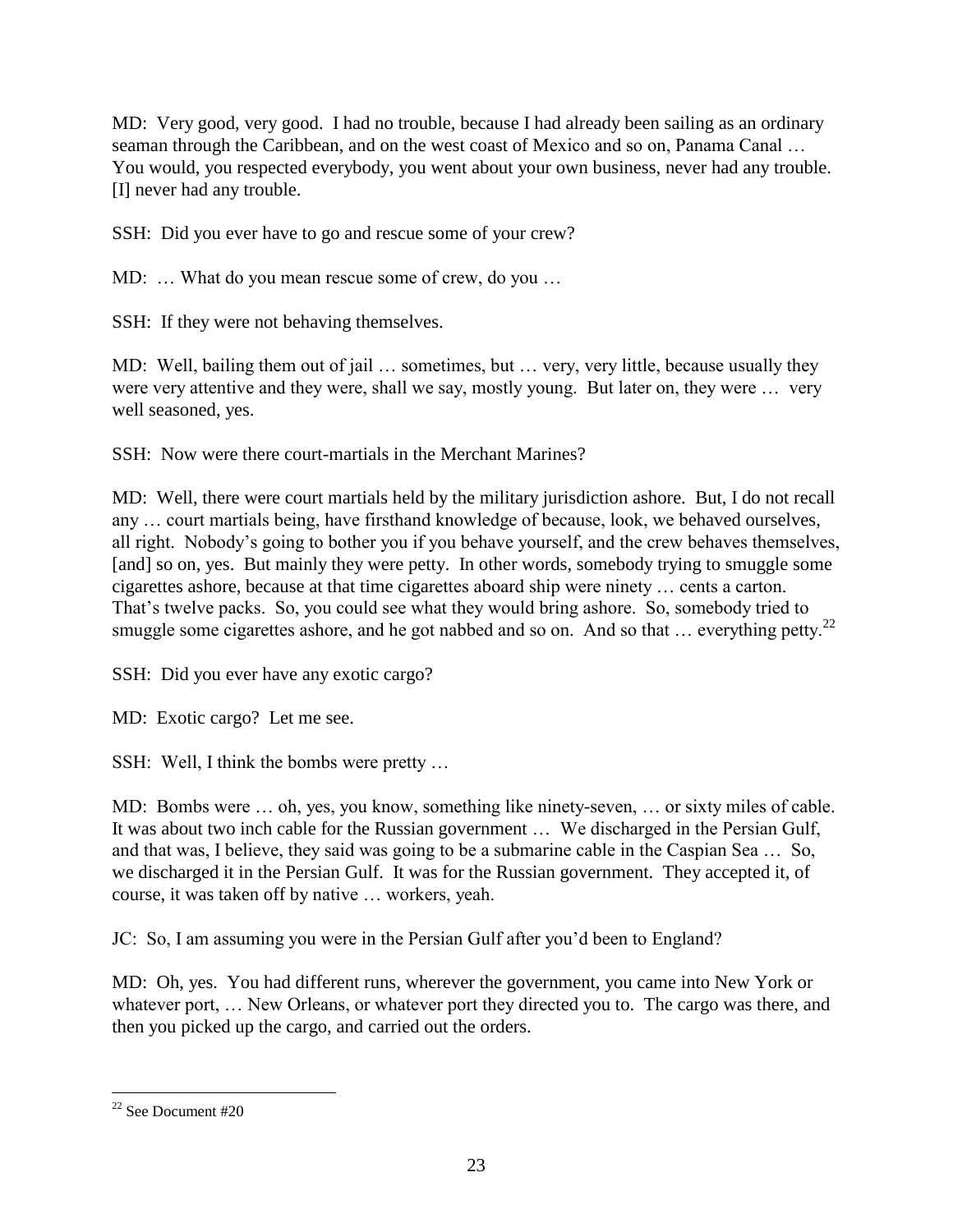JC: How many times did you go to England? Was it just the one time?

MD: I remember that one time, yes, that one time. That was about it, because the other trips were in the Pacific.

JC: Oh, okay.

MD: Yeah, in the Pacific. So, that was the islands, Eniwetok, Ulithi, Saipan, Tinian and so on. Follow through, mainly where the battles were.

SSH: Now were you coming in ahead or behind?

MD: Behind, behind, mostly yes. Yes, yes.

SSH: What kind of devastation did you see as far as the …

MD: Oh, terrific devastation … It made your heart wrench, yes.

SSH: Did you ever have a call to transport other military personnel?

MD: Yes, oh, yes. We, oh, yes … carried military personnel off and on, yes, yes.

SSH: How many would you carry at one time?

MD: I think at one time, I have a record about it, thirty-three or so, yes. Well, in fact, after peace was declared, we took UNRAR, United Nations Relief and Rehabilitation, a cargo of grain to Shanghai, China. That was discharged, and then the ship was requisitioned by the government to carry coal for the Shanghai Power Company, to keep the utilities in force. In other words, they had a power plant that the city required electricity and that. So, our job was to, we alternated between Formosa one trip to Formosa … and then Shanghai discharge … Then the next trip was to a place up in North China called Ch'in-huang-tao. They had a coal mine there, we loaded the coal back to Shanghai, then to (Quilong?), back and forth. And any interval between the coal cargoes, the military would take over. They had a cargo to move from (Taquba?), from Shanghai to (Chinsin?). So, we moved the cargo there. Then they required a cargo from (Chinsin?) to … some place way up north in the (Huludao?). You had no charts, but you got there somehow.<sup>23</sup> [Laughs]

SSH: [Laughs] How long did you spend over in that part of China then?

MD: In China, I spent about nine months. Nine months, yeah. What had happened … the crew for medical reasons started to, because it wasn't a desirable place, sanitary conditions and so on, right after the war, see. So they started, you had to pay them all discharge, and you took whatever was [available] stateless persons, or native personnel aboard to fill in. And of course,

 $\overline{a}$  $23$  See Document #21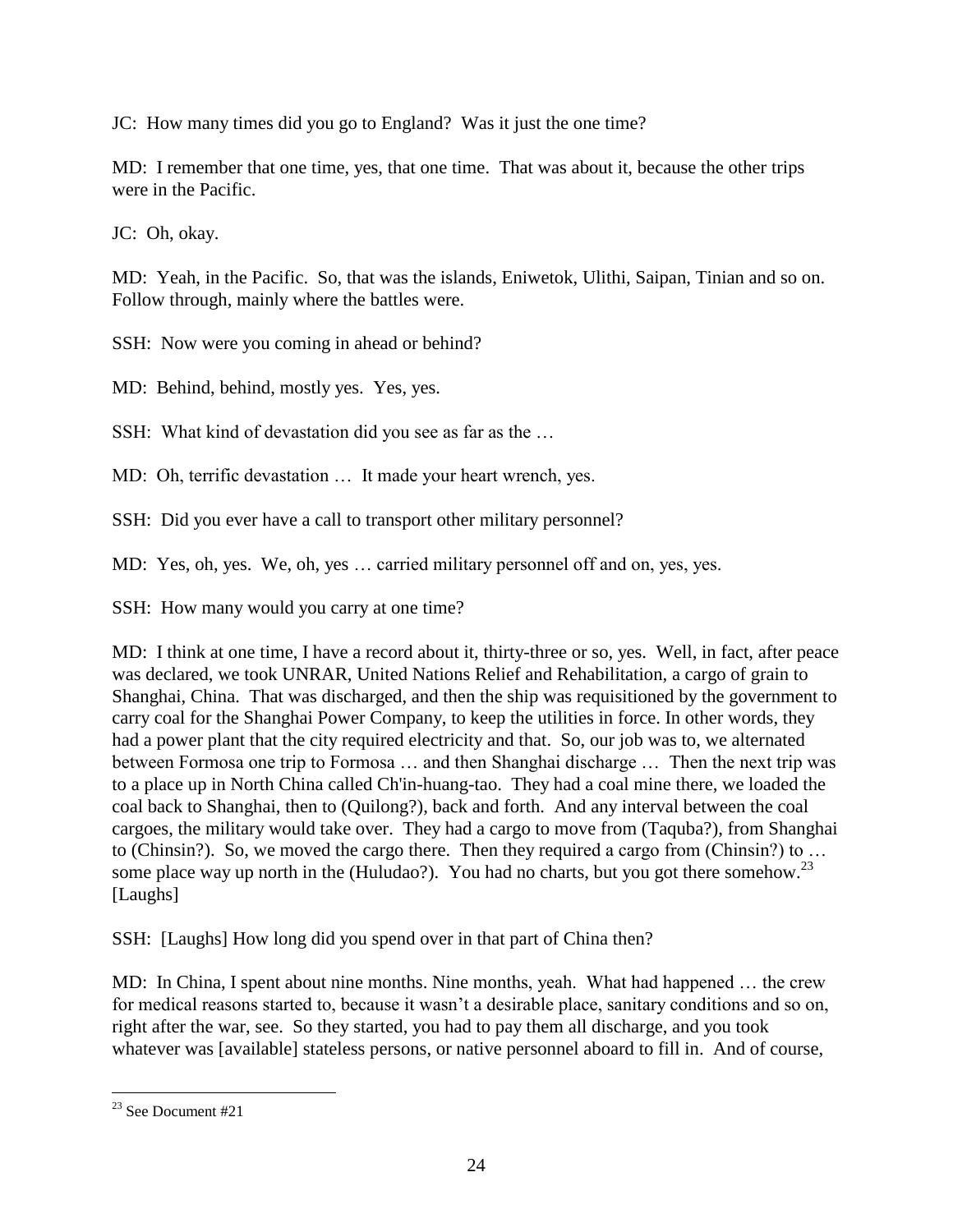you had the language barrier and so on. So, it became … a problem. Yeah, it became a problem, to try to promptly execute your duties, yes …

JC: Now during the war, I think you said on your pre-interview survey, that you had one encounter with a submarine in the Persian Gulf.

MD: Oh, yes. In the Persian Gulf, we  $\dots$  I was, torpedoed in the Persian Gulf, yes.<sup>24</sup>

JC: Was that the same trip you were delivering the cable for the Russians?

MD: No, no, no. This was, this was an entirely different one. This was a different, a different program altogether. I was chief mate at that time. Yeah, I was chief mate at that time, and we went to the Persian Gulf, discharged our cargo, I was very happy. The chief made us very happy, because he's in charge of the loading and discharging, and that's the main … The second mate is navigating officer, and, of course, you have the master, he's in overall operations. And I had discharged the cargo, we're in convoy, a beautiful sunny day, smooth sea, when we caught a ... torpedo from a Japanese submarine. We were in convoy, yeah.

JC: So you did not have any forewarning?

MD: No forewarning, nothing, no. No. I was … no. I was leaning over the rail on the boat deck, feeling very happy, and all of a sudden "boom," hatch covers and hatch swirling about me, fuel oil. And I remember the fuel oil, because I was covered with fuel oil.

JC: What were your thoughts at the time, did you realize what had happened?

MD: Well, I realized something. I realized what had happened. Something that shouldn't have happened, yes. But we, [an] order came to "abandon ship." We lowered a boat, we abandoned the ship, started to pull away and oh, very embarrassing moment. We're pulling away, and here's the gun crew on the after-gun. So, we came back.

JC: Oh, you left the gun crew on the ship by mistake.

MD: Yeah. Well, the orders were to, the captain says, "Lower away, abandon ship." So, we're follow[ing] orders, yeah. Then we came back.

JC: What was the name of the ship?

MD: The name of the, *Alcoa Prospector*.

SSH: Did it, in fact, sink?

 $24$  See Document #22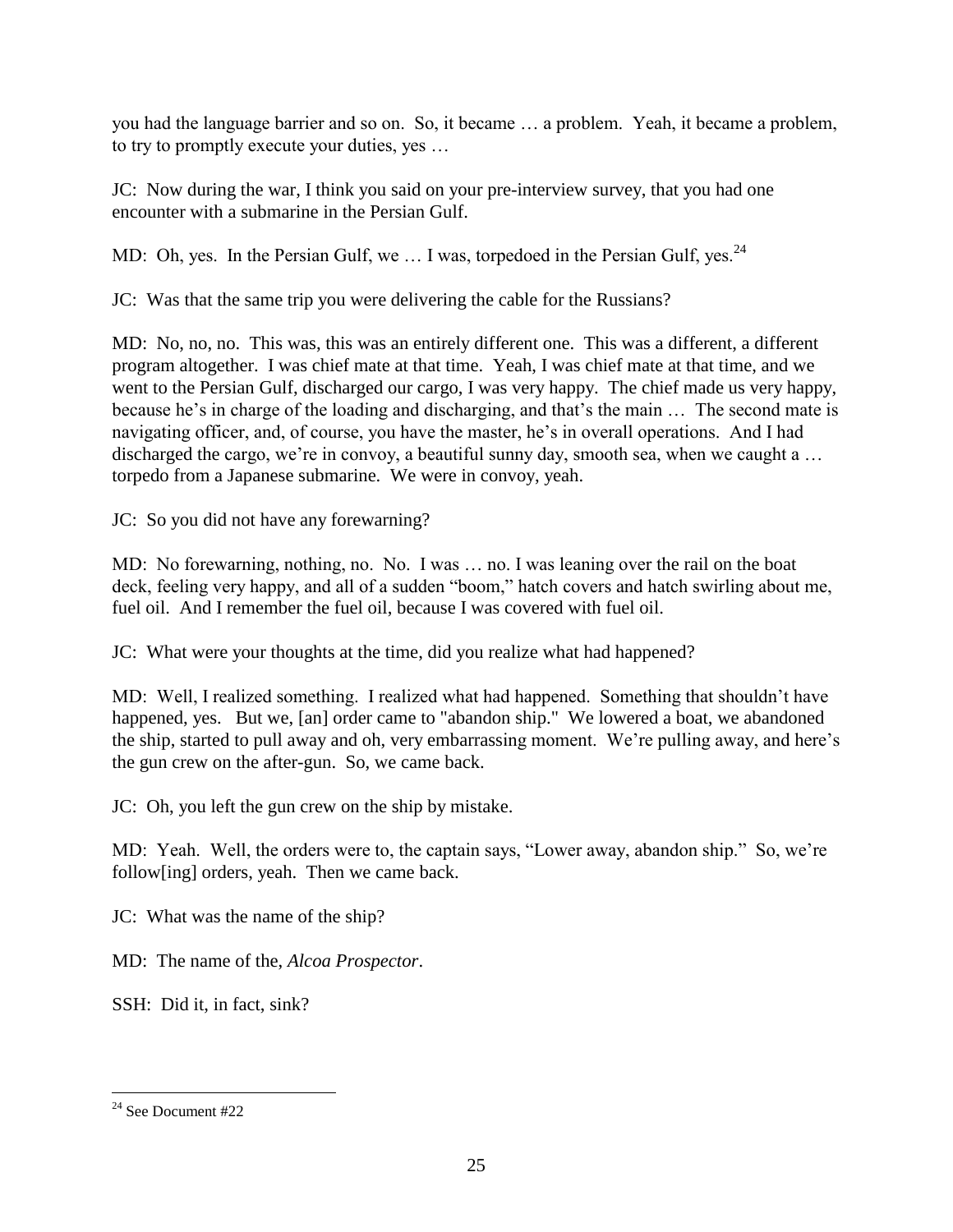MD: No. Just … water came to the main deck, and when we got back, sounded, and we found out it … The torpedo hit number four hold, and it lifted the shaft, the propeller shaft, where it entered the bulkhead to the engine room. There was leakage there. But, we caught it in time, and with a jury rig we stopped … well, most of the leakage, shall we say. There was a slight leakage there from the hold into the engine room, but with the pumps they had, it was controlled.

SSH: So, how did you get back into port, were you towed?

MD: We were towed, yeah, we were towed.

SSH: What port did you …

MD: We were towed first to, … the one in Pakistan … To Pakistan and then we went to Bombay. Then we were going to Bombay for repairs. That's when they put us in dry dock.

SSH: So, you stayed right with that ship?

MD: I stayed with the ship, yes.

SSH: How long did that take to repair?

MD: Well, that took about, after about six months, since I was signing papers and rupees, the bills were staggering. Everyday I'd get, I was acting master, and I'm signing all this, I have, "Hey, look something's wrong here. I shouldn't be doing this." But, somebody had to sign. I was like, so I ... was repatriated, yes.

SSH: Where were you quartered when your ship was at dry dock?

MD: A hotel, ashore.

SSH: With the whole crew?

MD: Well, at that time we didn't have any crew, because the crew was removed after we got into port.

SSH: They became like replacements.

MD: Replacements, yeah.

SSH: So how many of your crew were left?

MD: Just myself.

SSH: Oh, just yourself.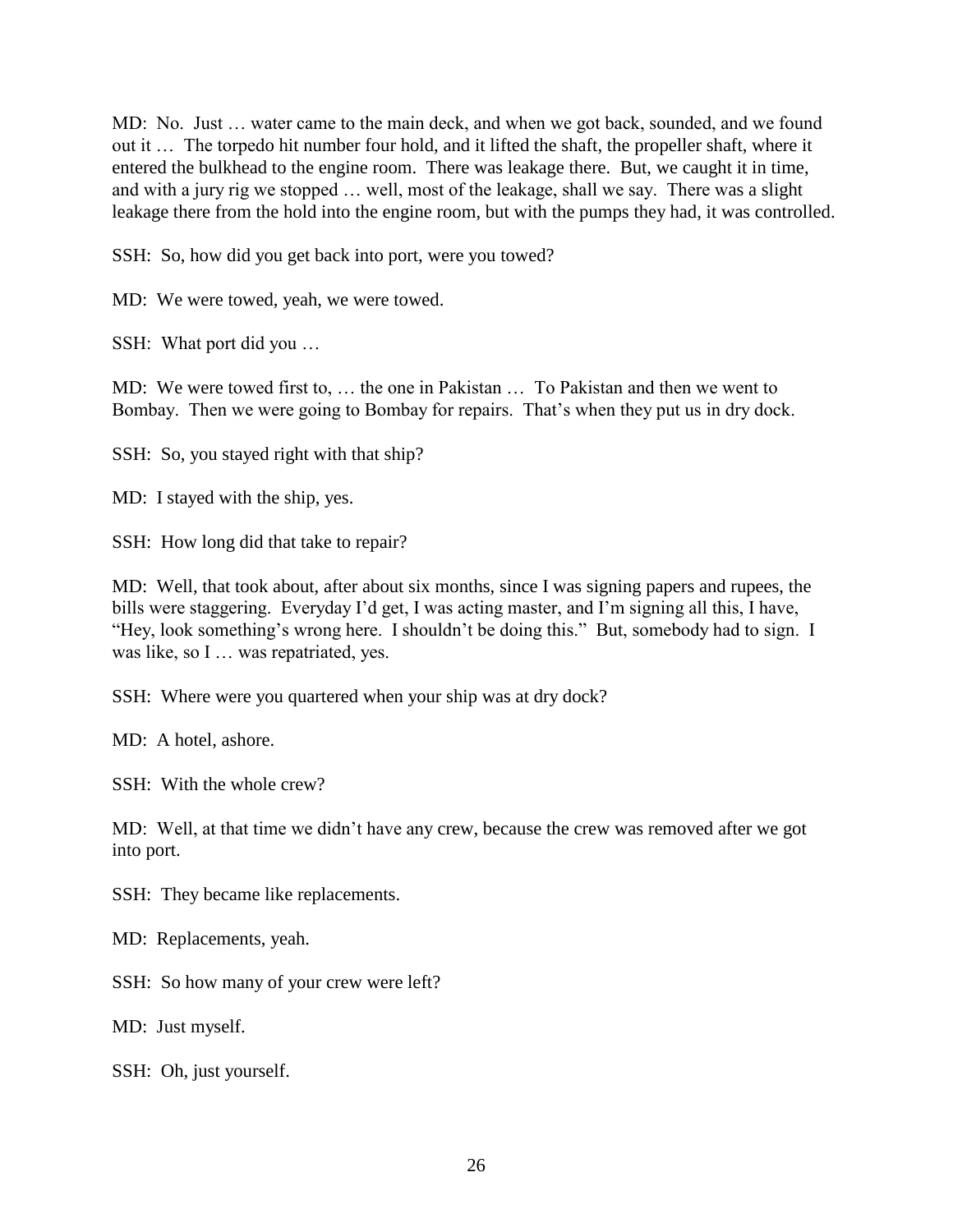MD: Yeah, just myself. Yeah, just myself. I was chief mate at that time.

SSH: Were there any other Americans in the hotel?

MD: Off and on. Yeah, … transient.

SSH: Was it kind of lonely?

MD: Well, no, I was busy. I was busy. Well, keeping track of what was going on board ship, because I submitted a report to the company office, every weekly report and so on.

JC: What was the average size of the crew on a typical ship like this?

MD: The wartime, was about forty.

JC: Forty.

MD: Forty merchant, shall we say, mariners serving on public vessels. Yeah, about forty. And they had about twenty-seven, it varied, about twenty-seven in the gun crew, yeah.

JC: What was the year when the ship was torpedoed?

MD: That was 1944, because … when I got ashore, I got my masters' license and that was in 1944, yeah.

SSH: So, you were stationed in India, and then did you go right back to service, or did you have to do …

MD: No, I got right back into the States, [to] head for my masters' license, and went right out again, yeah.

SSH: What did you go out on this time?

MD: The Pacific, again, Pacific.

SSH: Which ship were you on?

MD: I was on the first ship, was the *John G. Todd* and then the *Granville S. Hall*. I was aboard the *Granville S. Hall*, when we were in Naha, Okinawa, awaiting the invasion of Japan. Somebody was smart, they had an atom bomb and that was something. The best news we received, that the war was over, yeah.

JC: Do you recall where you were when you heard that the war was over?

MD: Naha, Okinawa, awaiting the invasion of Japan.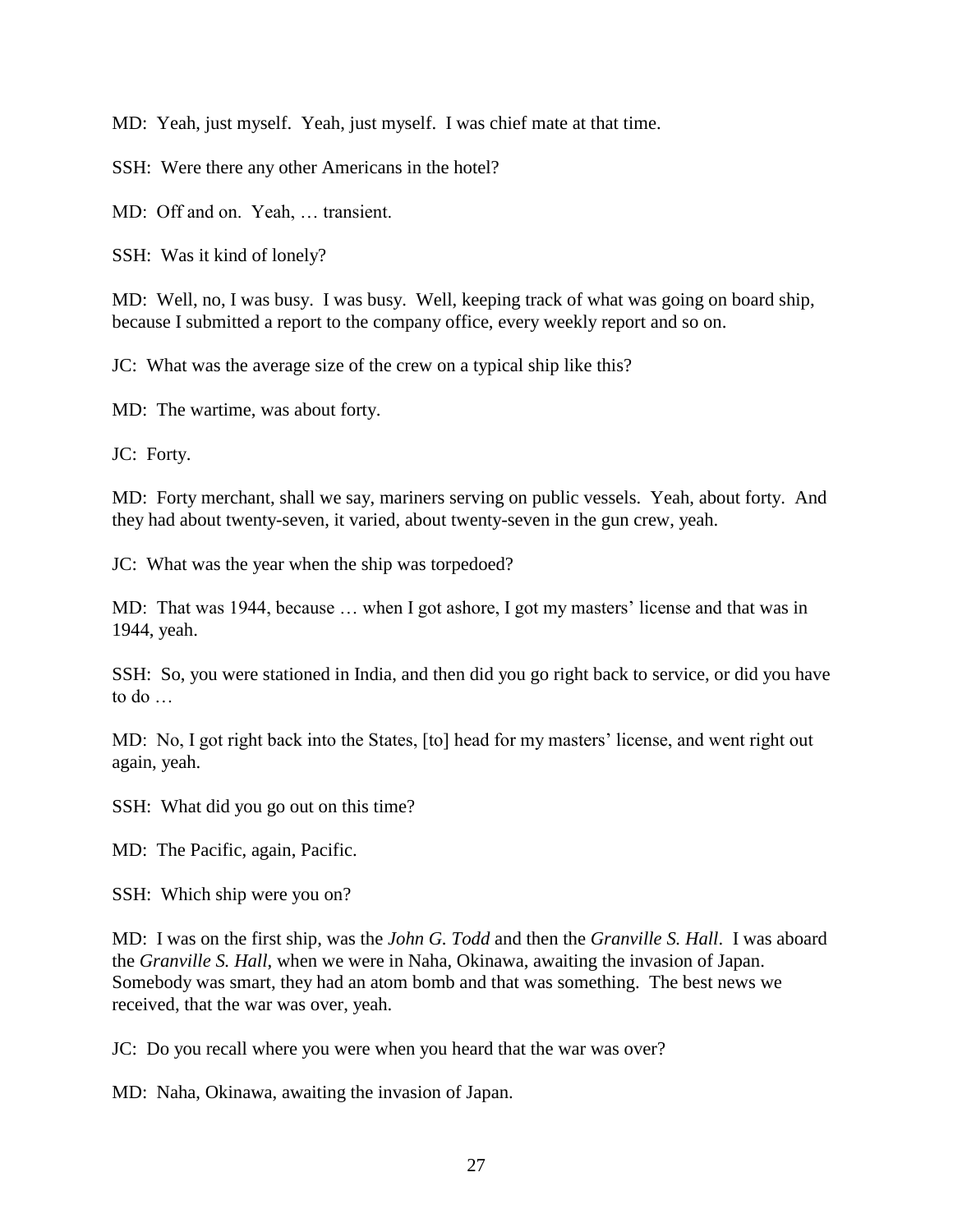SSH: Were you aware that you were a part of the invasion?

MD: Oh, of course, of course, yes.

SSH: Were there any other incidents that you would like to tell us about?

MD: Well, the incidents was what they called "friendly fire." When we found out that the war was over, ships at the anchorage opened up with their antiaircraft guns. They opened up. So, [we] got to the radio operator to find out what's going on, we thought it was an air attack, you know, because this was Pearl Harbor, and now the Japanese kamikazes were pretty … active. No, what it was, the war was over, the war was over, so I don't know, because it's hard to get information. But, as you know, from friendly fire, I know I heard of some casualties from the shrapnel that come down from the air, because the antiaircraft, because you had a group of ships firing and, of course, whatever goes up, comes down, so, yeah. So, twenty millimeter antiaircraft guns, that's … if it hits you on the head, it's going to do some damage, yeah. But, at Naha, Okinawa, when the war was over, they were getting from the Philippines, these huge troop transport planes. And it was already past sunset, [and] they're still coming in. They're lumbering in low, you know. And then, look, already, the sun's down, and, look, it's getting dark. These planes are still coming, first thing you know, we'd see a flash. What had happened here, somehow they had missed a runway and exploded. So here they are, they're GIs, the war is over, they're very happy, they'll be going home soon. And there they go. So, after about the second flash, I went down below, I couldn't watch anymore, yeah. So, in other words the war is over and these poor fellows, somehow, well, look, they didn't have the facilities for the landing strips for that, and so on to bring them in, yeah. There was a lot of casualties after the war … Well, that's wartime for you.

SSH: Of all the different ports that you went into, what was your most memorable?

MD: Well, one was Liverpool, England with the … blitz on. And as I say, staying aboard the ship full of bombs, because it was the safest place, [Laughs] yes. Others were to one on the West Coast [of Africa] for when we came ... Some of the officers and that, they went out on a safari, because you had to wait for your next scheduled departure, and so on. And they went looking for wild game, and I'm not a huntsman, so it didn't interest me. But, I remember they, see they had, during peacetime, they had regular units that specialize in taking … crews out to hunting wild animals. So, they kept on doing it.

JC: You mention in your pre-interview survey that you received a number of medals.

MD: Oh, service medals from the US Navy, yes. $^{25}$ 

JC: How many of those were you awarded?

 $\overline{a}$  $25$  See Document #23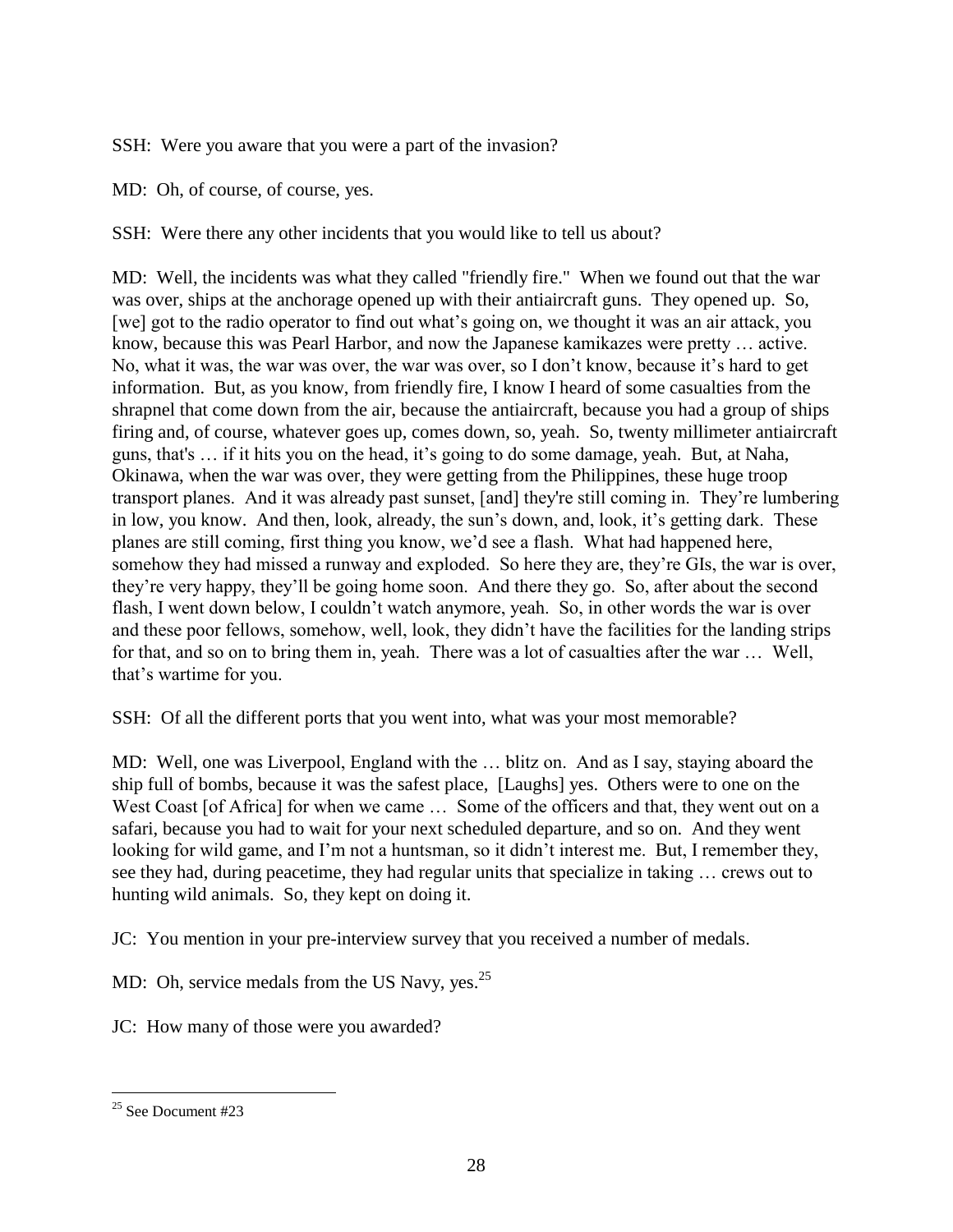MD: Four, four.

JC: What were those medals?

MD: Well, they were … for, I think North Atlantic area, Pacific area, Mediterranean area, and so on, yes.

JC: You also received some Merchant Marine Service Medals?

MD: Yes, Merchant Marine Service Medals, too, but you had to pay for the medals  $so^{26}$ ... [Laughs]

JC: Pay for the medals?

MD: Yeah, so I didn't receive them. I got the paperwork that I'm entitled if I give so much money. I said, "Look, I served our nation and I'm not going to buy any Merchant Marine medals. I'm not going to pay for them." [Laughter]

JC: Are the medals awarded by the government?

MD: Government, yes.

JC: The government was going to charge you for the medals?

MD: Yeah, yeah.

SSH: Where was your brother? Was he in the regular Navy?

MD: My brother was, and this was before Pearl Harbor, my brother was stationed aboard what they called one of their supply ships, was *The Pollux*. She was a merchant ship taken over by the Navy and full naval crew, *The Pollux*. They were on the coast of Newfoundland, in foggy stormy weather they ran aground. Something like two or three hundred of the crew were lost.<sup>2</sup>

JC: Oh, wow.

MD: My brother managed, there was a cliff. Up the cliff they had to go, from the ship, on the rocks to the cliff, up the cliff somehow, and then there was a hospital run by … a mining unit. He carried one of the officers on his back to the place there. Of course, after that, he was discharged with a disability, because my sister used to say he used to get up at night and try to walk through the windows, and got all cut up. And so, there was a lot of casualties of that, from the stress, yes, the stress . But on his ship, it became a total loss, they lost about two or three hundred men. The ... name, I have the book. A book was written about the incident after, *Standing Into Danger* …

<sup>&</sup>lt;sup>26</sup> See Document #24

<sup>27</sup> See Document #25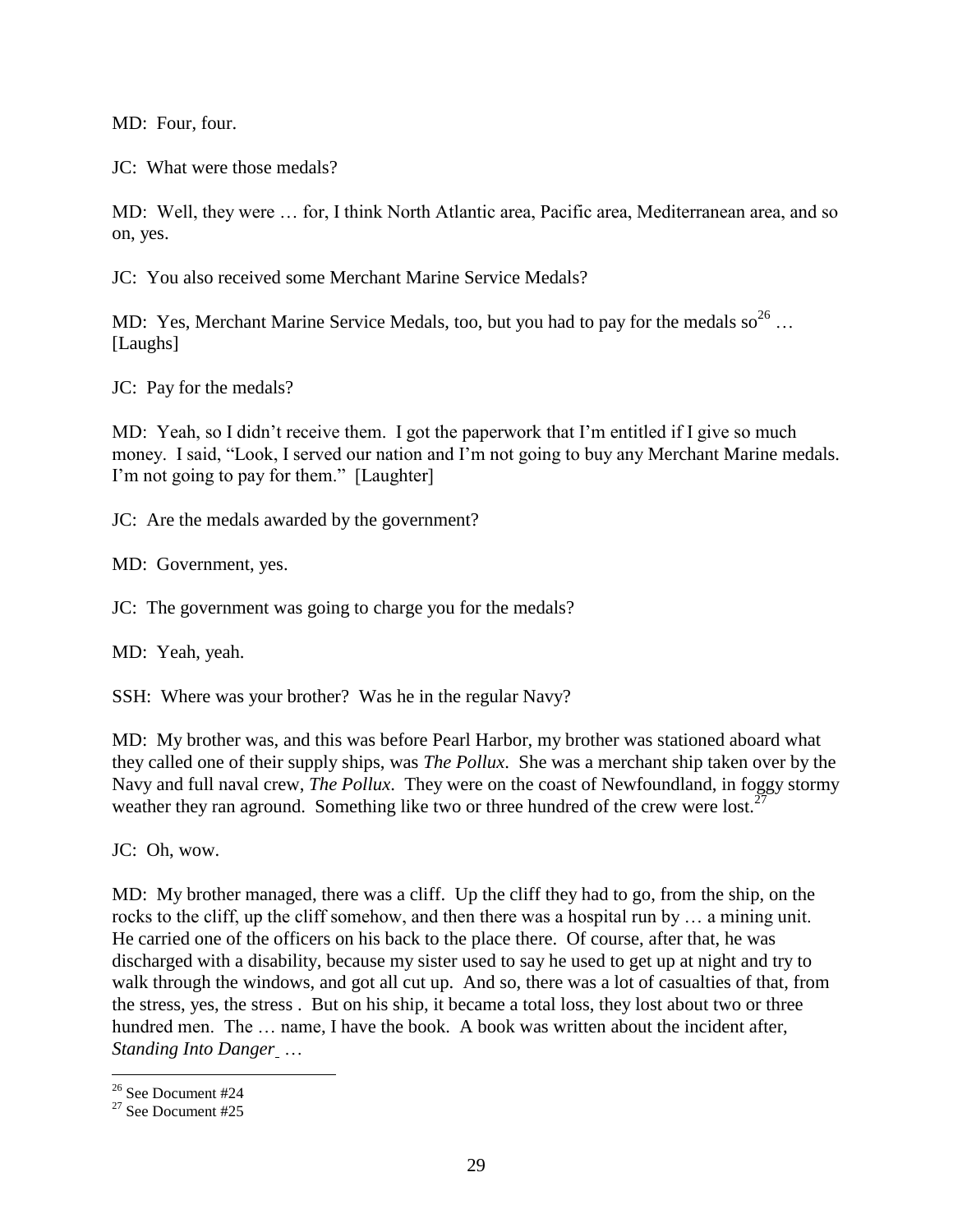# JC: *Standing Into Danger*?

MD: Yes, was the name of the book. It gave a full account of the [incident], … before and after. Plenty, many of the officers were court martialed. But in those days, radar wasn't what it was in post-war, and so on, it wasn't very effective. It wasn't very effective. So …

SSH: As a Merchant Marine, tell us some of the changes you have seen, in the technology and the crafting of the ships.

MD: Oh, the crafting of the ships was remarkable. I was on a … and I, now this is well post war, I was on … the government built four ships for Sea Land. Well, they were operated by Sea Land. But, they were faster than any other, what they called passenger ship for the North Atlantic trade. I think we, and in heavy weather, bucking the storms, we made thirty–four knots.

JC: Wow.

MD: Very few passenger ships [could go that fast] ...

JC: Yes.

MD: Hundred and fifteen thousand horsepower. There were four ships built, they were operated by Sea Land. I think it was mainly built by the government. They were experimenting. In one case, they had to … in distance ports get material to military airports, yes. But that was one of the, as I say, that was a very fast ship. I was on two of them of this company. And then I … got back, I got into the tanker trade … maritime overseas we ran. It was on the Alaska run, the same one … where Captain … was *Exxon Valdez* … the same run. We hauled crude oil from Alaska to … a port in Costa Rica. They pumped it over the mountain, and to a port down on the east coast, and then they had ships that picked it up and brought it to the refineries.

SSH: To back up a little bit to the time after the war, when you were off the coast of China, chronologically where did you go from there?

MD: Well, we were hauling coal from, … these ports, what I said, up North China, Ch'in-huangtao and (Quilong?) in Formosa, for the Shanghai Power Company back and forth. And then we came back to the United States, and was discharged. Discharged. In other words, the Navy took over the ship for tracking this astronaut, the Apollo Project, for tracking the missiles and so on, … yeah.

JC: So, after the war, did you stay on in the Merchant Marines?

MD: Yeah, I remained on, yes.<sup>28</sup>

 $28$  See Document #26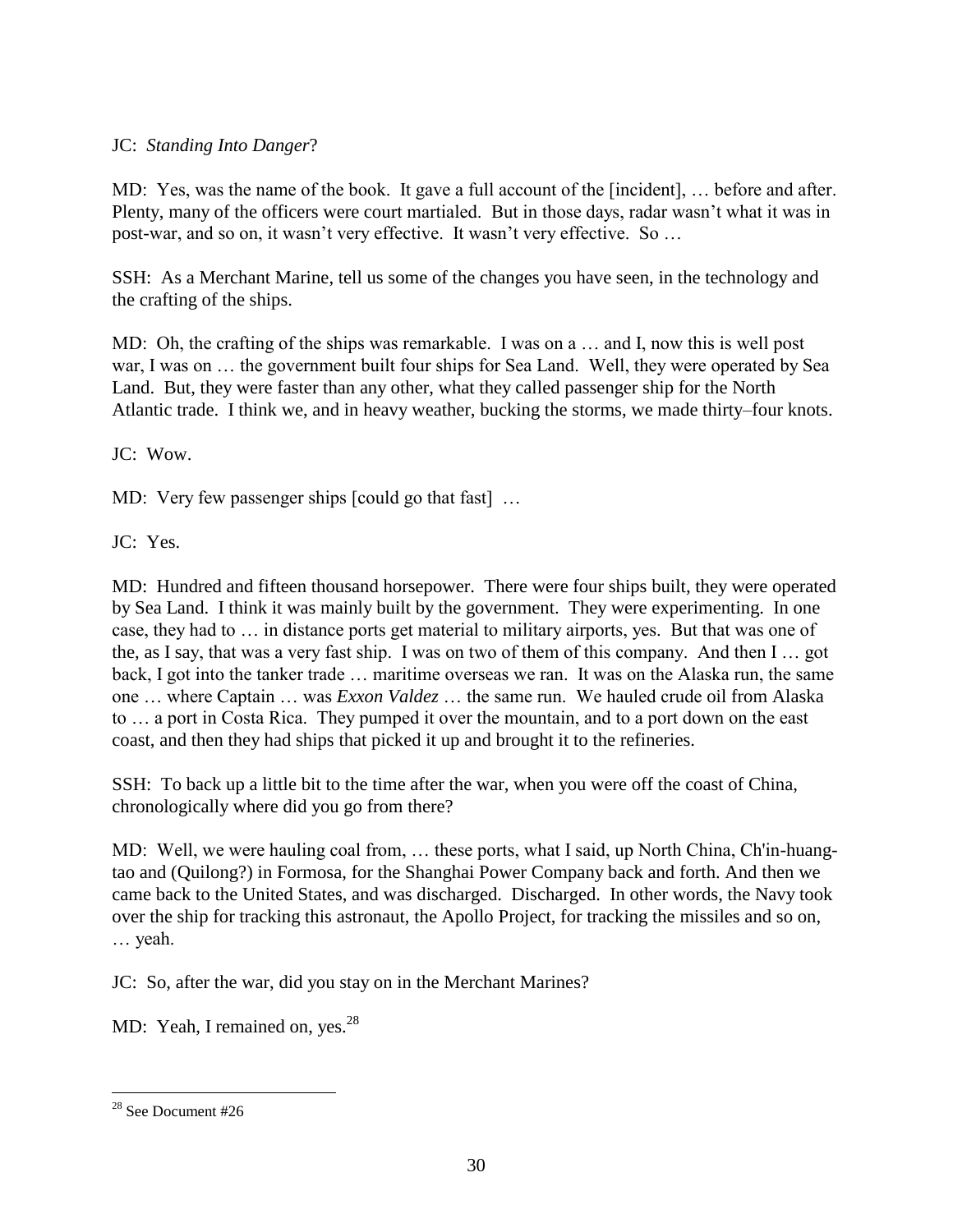JC: And how long were you in the Merchant Marines after the war?

MD: After the war, until I got a forced retirement, in about 1984.

JC: 1984, wow.

MD: Yeah, yeah. So, I spent roughly fifty years with the mermaids out there. [Laughter]

SSH: How did you meet Mrs. Drag?

MD: How did I meet Mrs. Drag? Okay, we brought, after the war in 1946, brought over a cargo of coal to Amsterdam, Holland.<sup>29</sup> Now, this was a very severe winter. Coal, it's not a very exotic product, but was necessary again for the utilities. They had to get the power-plant going, and coal was the thing that gives electrical power. So, I brought, … we brought the cargo into … Amsterdam. And Ina's father has a craft of about two hundred tons, the small ones they off loaded the coal went into them, and they transferred it to the various places that were needed. And Ina was a, … at that time, working as a reporter for the … for the local newspapers. She made a trip with her father, and a Liberty ship she heard so much about the Germans saying that the Liberty ships, that they're going to lose the war because the Liberty ships were no good, they cracked, and so on. She wanted some firsthand information. So, she came aboard for an interview and like you are doing now, I was interviewed, yes. So, then of course, I was interviewed. The article appeared in the local newspaper, that the ships were good, they served the purpose, and so on. She sent me a copy of it. So, didn't I have to write to her to thank her for the newspaper article? And that time, we're going around the world several times. So, finally we're going back into … Germany. And since it's just across the border of Germany, Holland I said, "Well, why don't you come down for a visi?" Well, if you come down for a visit … you have the American sector, the British sector, the Russian sector, and the French sector. All these sectors, you had to get past these four. And she … guess who she got the final okay from? He was ambassador to Holland, the financier, … he finally managed to get her a pass to make all these … border crossings. And she came aboard and, … then I figured, look, "Instead of sending all these letters and it's cheaper to get married." [Laughter] So, it's lasted over fifty years. So ...

SSH: So, did you marry her while you were in Germany?

MD: No, we corresponded for over a year, and then I finally got married. I went to Holland, met the family, got married, and then she came to the United States in 1950.

SSH: Oh, okay. Now when you were doing all of your sailing, where did you homeport your wife?

MD: Oh, … we had a nice apartment in Staten Island. We started out in Staten Island, beautiful apartment overlooking the water. But, then they were talking about, mentioning the atomic bomb and a fifty-mile radius. So fifty-mile radius, I came, I drew a circle from New York, and

 $\overline{a}$ <sup>29</sup> See Document #27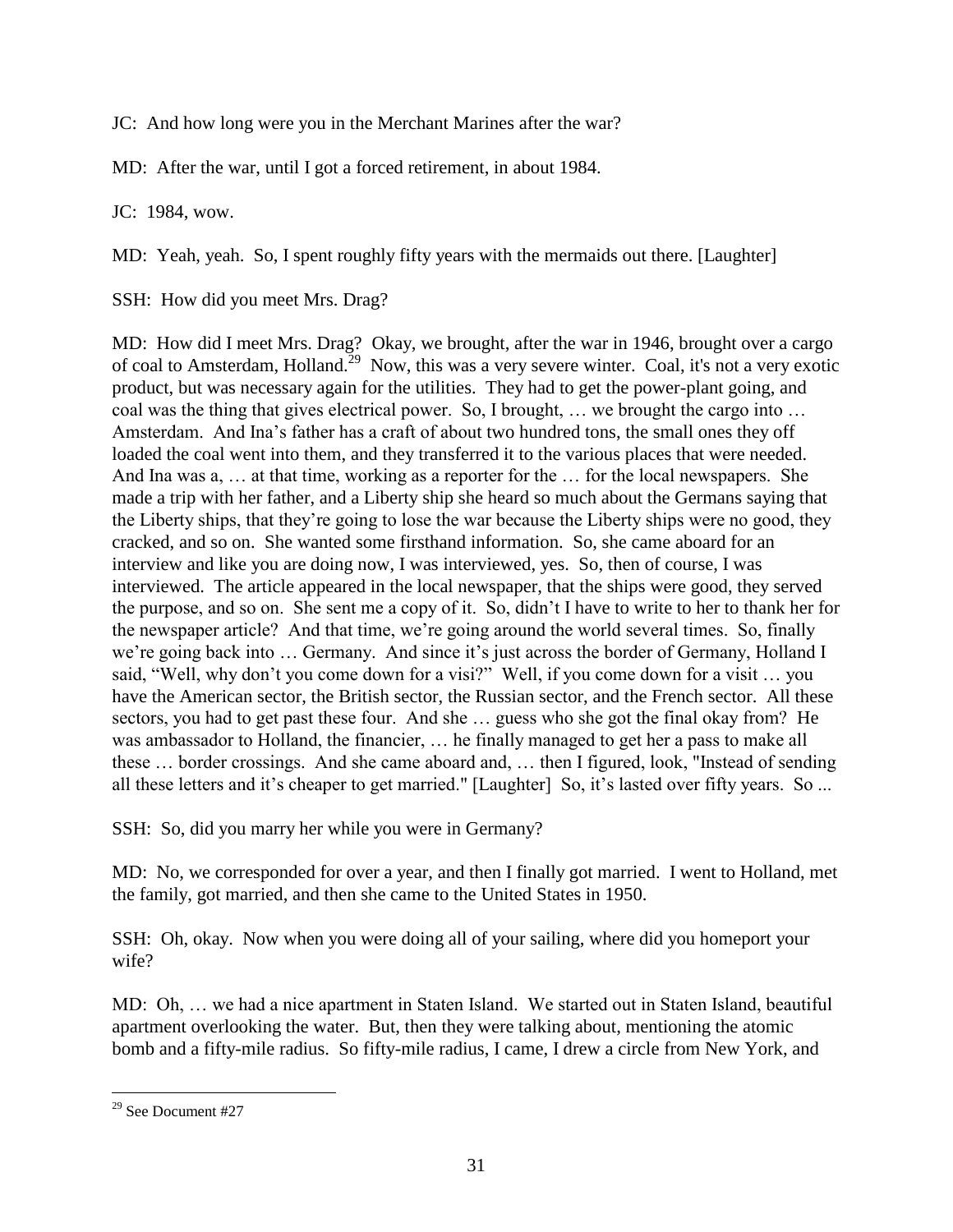looking for a place then on the fifty mile radius. I exhausted all the possibilities in New Jersey around the, a certain part, around the southern end of it. Connecticut, of course, I avoided, New York, because of the huge taxes. They'd tax you to death there. So, I decided New Jersey and outside the circle, was Newton. So, I did aboard the tankers, we worked a period of three months at sea. [I] worked one month paid vacation, in lieu of overtime. In other words, we didn't have overtime, but in lieu of overtime, we got paid, we got a one-month's paid vacation. So, I was, during my one-month's paid vacation at home, I'd look around for a place, found a place in Newton, New Jersey and here we are. Still here, a beautiful place, I tell you. [Laughter]

JC: And when did you move to Newton?

MD: When, in about, let's see, 1950.

JC: Oh, wow.

MD: Yeah.

JC: Do you and your wife have any children?

MD: I have a son. A son, he's a meteorologist for the National Weather Service up in, stationed in the Boston area, yeah.

JC: What's his name?

MD: Walter.

JC: Walter.

MD: Yeah.

SSH: So, how accurate are his forecasts? $30$  [Laughs]

MD: Well, here it is, when the American Meteorologist Society have their meetings in various places, one was in some place in Houston, or that area. He got a one thousand dollar certificate for accuracy and weather forecasting, yes. So, when the government pays you for being accurate, that's quite a compliment, [Laughter] yes. But he takes pride in his work, yeah.

SSH: I was just going to say though, as a seaman I would have thought that weather predictions must have been very important to you?

MD: Correct, correct. In fact, some of the books that when he took his meteorology course at St. Louis University, … he used some of my books on meteorology …

 $\overline{a}$ <sup>30</sup> See Document #28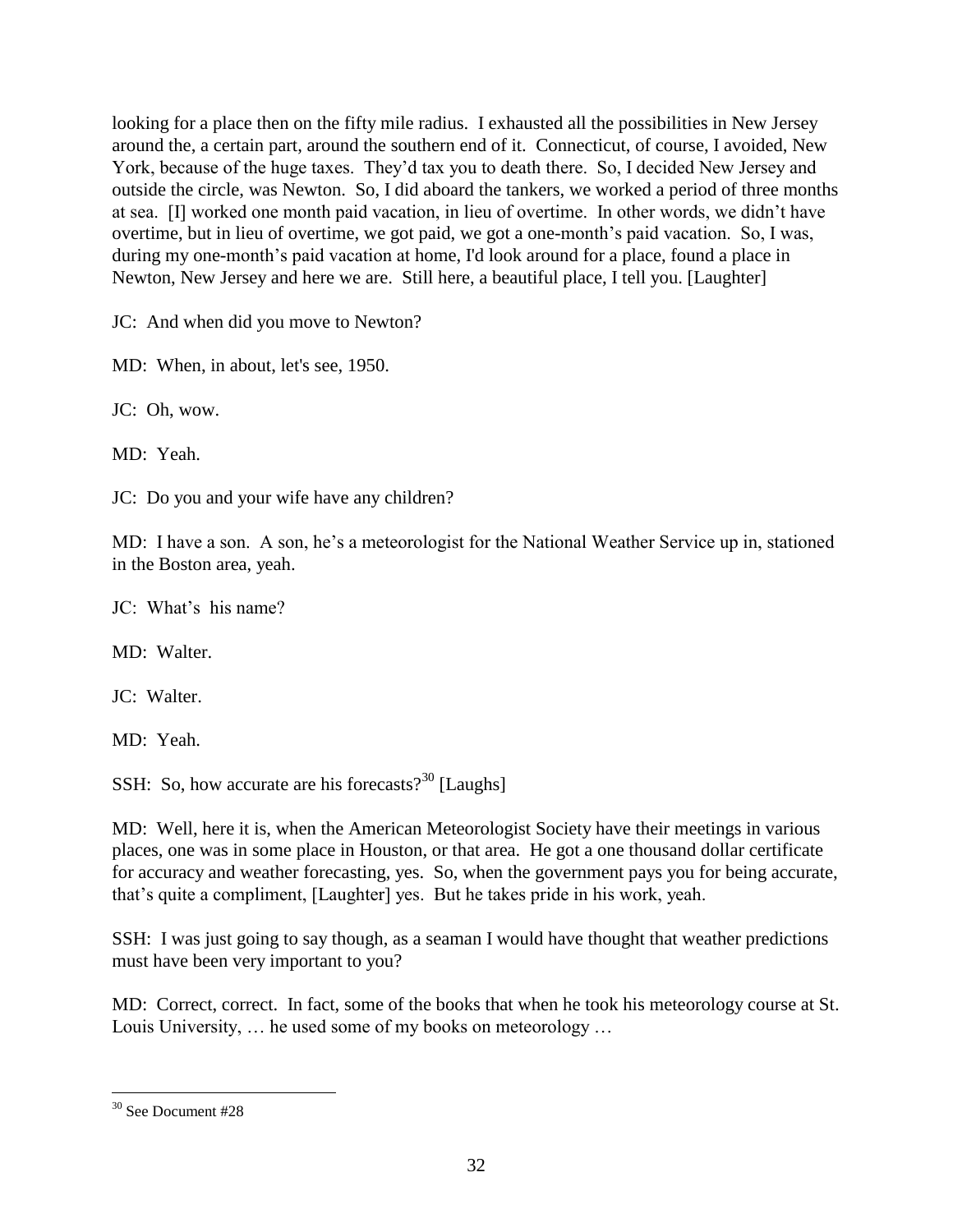### ---------------------------------END OF TAPE ONE, SIDE TWO-----------------------------

SSH: This continues an interview with Mr. Matthew Drag on December 3, 1999, in Blairstown, New Jersey. We wanted to have you tell us some of the stories about your experiences after the war.

MD: Yes. After the war I continued in the Merchant Marine until I had a forced retirement in 1984 … As you know, after the war, under the GI Bill there was free college education, free or low interest home loans for all GIs. And although I had served under my commission as an Ensign in the Navy and in the Naval Reserves and I had reported for duty … immediately after Pearl Harbor for duty and I was told to stay aboard the merchant ship I was on, "Because this is where we need you." So, after the war was finished, the mariners were told that they were not entitled to any benefits, because they were civilians. Now here I was under the impression, they looked, they told me "You stay." I was not the only one. In these papers you will find others were told the same thing. They were naval reserve, "Stay where you are." And they didn't fare as well as I did. For me that I was alive was a reward in itself. So, I didn't pressure anything. But, after about … twenty years ago, I started getting letters from organizations, volunteer organizations of mariners … to assist and I didn't pay much attention until they appointed me as a, for veterans work. And I started getting these pitiful letters from widows of mariners who were lost and got nothing. And they were told, "Hey, look, the government's going to take care of this." They received no compensation, no help, no help. So, I started being active and looking for ways to, through the legal system, because, look, as I told them before, you cannot abandon a dog, as the government did do to two hundred and twenty thousand mariners that served their nation … So, I took the course and I got the Associate of Applied Science in Legal Studies from the ... Sussex County Community College.<sup>31</sup> Spent five miserable years there trying to find out the background. Just what … recourse do we have? I took the constitutional law course three times, to make sure I didn't miss anything. So, with the little paper, the Constitution, we've come knocking on the door of the … veterans, the military, the defense department, the navy department, … the Air Force, and so on. What they did, they turned around in 1977, now this is so many years after the war, they passed a law … for compensation of civilians who had contracted their services to the military. Because, they had many civilians, you know, during, they have them now. In fact, now you go aboard a Navy ship, a Navy ship, the electronics and that is mostly farmed out. It's taken care of by civilians. And so, they called it, it fit in civilians. And … the Army Department one day recruited for … their merchant, for their cargo ships. They recruited under civil service, under the civil service plan. So, in other words here they said, "Look civil service civilians, they tried to slip it in. "Look, hey, you people were civilians, you're civil service, you're …" I said, "No, look, my commission, I served as Ensign." Now look, there was fifteen thousand of us from the various training ships, and that, who were caught in the same boat, who were caught in the same boat. And, … so now we're in-enacted. With … I'm presently taking a course at the Sussex County Community College, here at Newton, it's run by the University by the Paterson University …

SSH: William Paterson.

 $\overline{a}$  $31$  See Document #29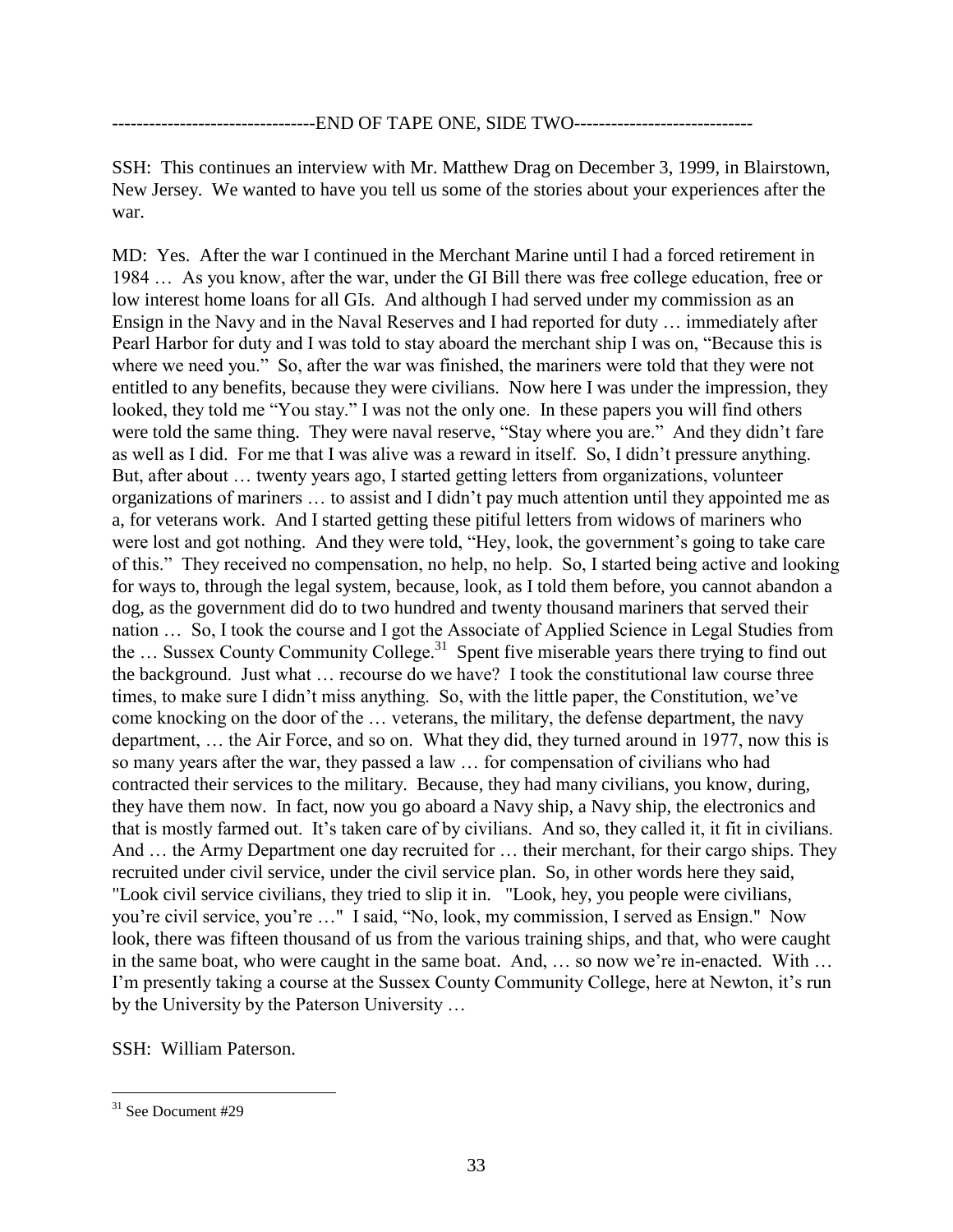MD: I'm studying sociology of law, very, very, very productive there. Oh, that course is going to help me very much. And … we're, and I require a DD214 which shows you, which records your service in the Navy. The Navy discharges shows you that you served in the Navy. But the other shows your service. So, I need a DD214 to get credit for … naval reserve courses that I took. It's been taking me over, well, since I … over five years and I still haven't got it. Can you imagine? A piece of paper, yeah, that's all I want, so I could get credit for certain naval reserve courses, for this project with the University of Paterson …

SSH: It's William Paterson University.

MD: Yeah, William Paterson University. So that's where it stands now, everything is on hold. Everything is on hold. We've lobbied all the congressmen, well, most of the congressmen. … All the agencies, federal agencies and that. There's, you talk about an "iron curtain" there's a "stone-wall curtain." Nobody knows anything, about anything, yes.

SSH: Have there been any concessions made to the Merchant Mariners and their service to the country?

MD: Well, there's some. They'll give you a flag, and I believe they've got some burial benefits, for burial, yeah.

SSH: What other organizations are you involved with, to put your plea before the country?

MD: The what?

SSH: What other organizations were you involved with?

MD: Well, one was our legislators, our legislators. Oh, I found out that "Look, let's work it this way." I'll use the New Jersey Constitution to force the federal government to provide recognition for … the naval work, the work done, as I say, under my commission as Ensign in the USNR. And that ran against a stone wall here in Trenton. Yes, I got … stacks, twelve feet of correspondence. This is some of it. You got through it, yes.

SSH: Now is there an official organization of former Merchant Marines that you are a part of?

MD: There is, but it's very ineffective, because it takes money. It takes money to run an organization. And one of them, is the groups that are against us. Now do we have … in this organization, the New Jersey organization, which I was one of the founders, The American Merchant Marine Veterans, in … Newark, New Jersey. We have, it grew to over five hundred members. But it's mostly a social, a social unit. They have dinners and Christmas parties, and so on. But as far as the, you would imagine that the one group that is against us is the Veterans of Foreign Wars, could you imagine that? They do not recognize, they do not recognize the mariners' service as military, although our percentage casualty rate is one tenth of a percent point higher than the Marine Corps. And they do not recognize the mariners as being military.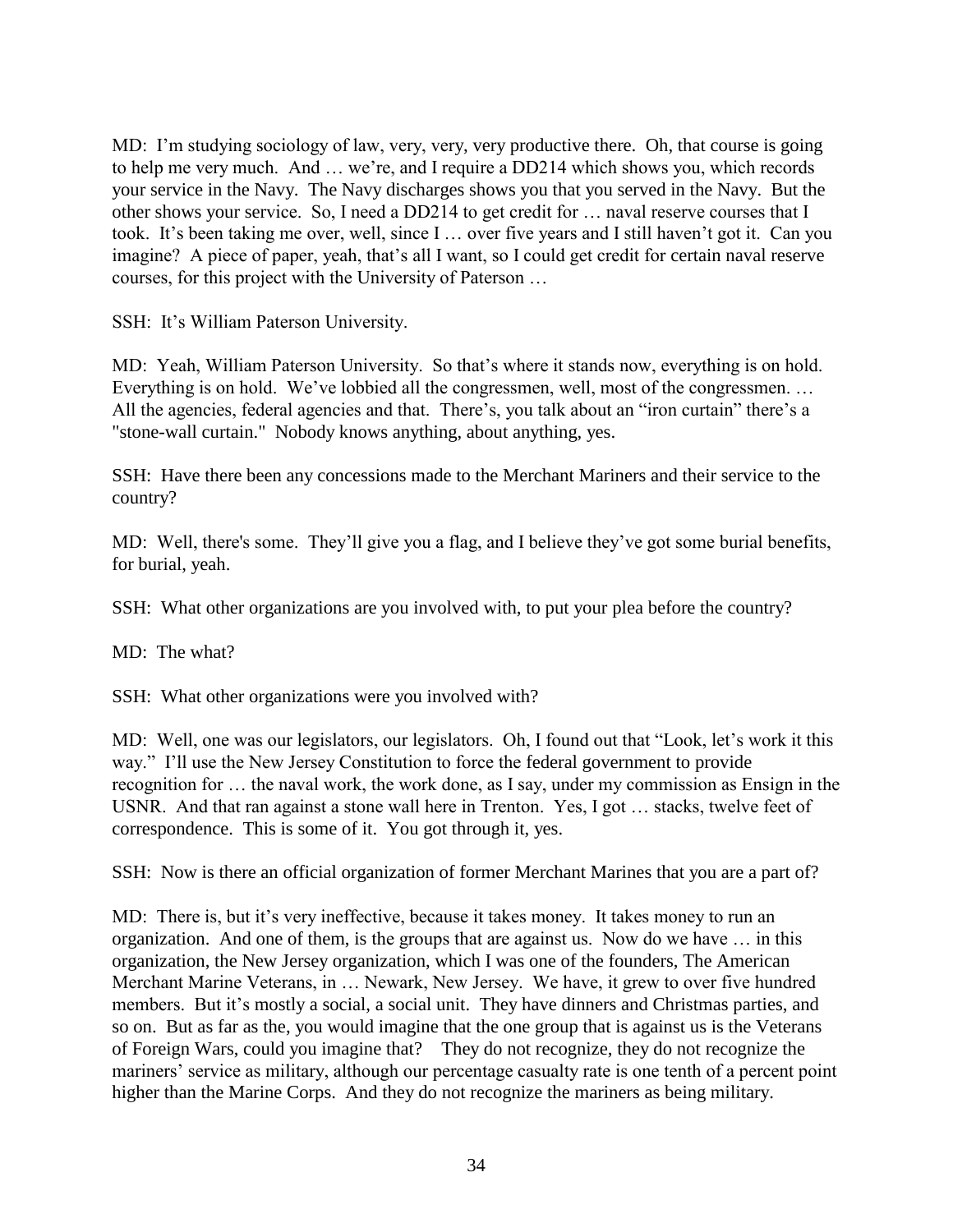## JC: Why is that?

MD: … You'll have to find out from them. Why is that? Because, … they'd have to recognize that once we're military, we're entitled to military compensation.

## JC: Oh, okay.

MD: Then you'd have to go back. You'd have to go back fifty years and compound the interest on that, on what they failed to do. They failed to recognize what was going to happen. Of course, everybody was, all the Navy was interested in was delivering the cargo, where it was to be. Every agency was making their own rules, directives, executive orders were coming out. You couldn't keep track of them. And then, now they found out that the ones that they should have done, is the ones when the government took over the … merchant ships, the pre-World War II, were commercial ships, they made them public vessels. They became, they did not process the papers properly. In other words, they shouldn't have deducted social security from my wages, I shouldn't have belonged to a labor organization, and so on. Yeah, see. It all starts so, then the first one that sees that something was wrong was the one who, the man who signed my Naval Reserve Commission, acting … Secretary of Navy, Mr. Forestal. They named, of course, an aircraft carrier, a nuclear aircraft carrier after him. He saw something was wrong. In other words, after the war the merchant mariners weren't getting any recognition. For some reason, now I don't know, I'm just trying to, now I'm trying like a jigsaw puzzle, I'm trying to find out why and how certain things happened. He took his own life. He jumped out of the window in a naval hospital in Bethesda, Maryland. Because he saw, these men, down the line they're going to [do], what we're doing now. Knock on the door. Now I'm using the Constitution to obtain the rights that I earned … I … don't want anything I did not earn. So then after that, things became very slow. And then you heard the Chief of Naval Operations, Admiral (Borda?), he came up through the ranks. For some reason he took his life. And they said because he wore the wrong, the wrong stripe or the wrong service button. No, he saw the mess. And somehow all the letters for fifteen years, I've actively been writing letters to legislatures, different … agencies and that. Just like now I'm writing, I want my DD214, because I earned it. It's filtering up somebody's saying, "Why aren't these men getting it? What's keeping 'em? Why should they be denied this?" So they found out that there's a lot of items which they did not properly attend to, yes. And now, as I say, I'm using the Constitution of the State to have the federal government recognize my service.

### JC: That sounds wonderful.

MD: Yeah. Well, wonderful, but it comes up as I say, against a stone-wall. So, I wrote to the … to the, let's see the department that Reno is in charge of …

JC: The Department of Justice?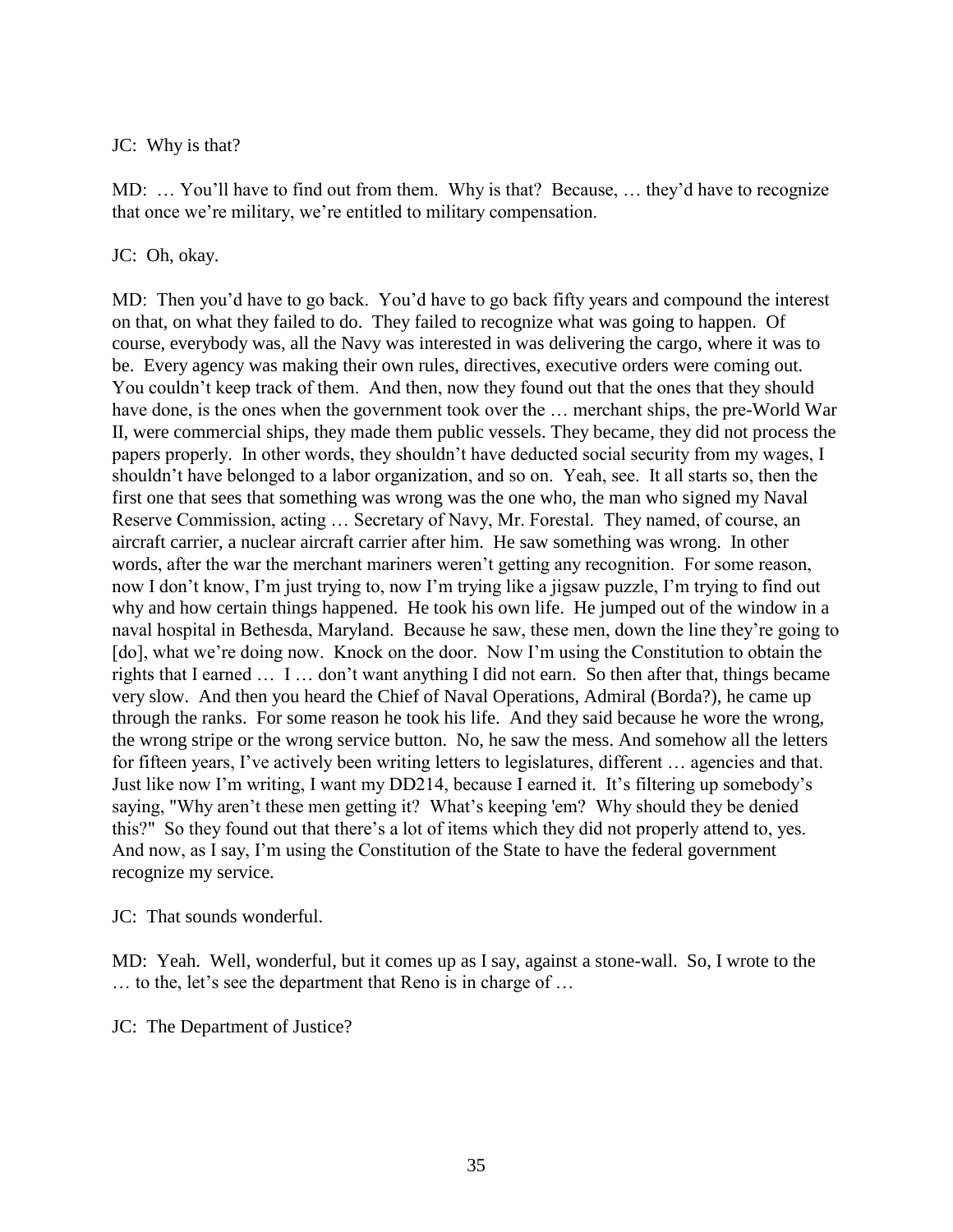MD: The Department of Justice, no answer.<sup>32</sup> I wrote to the, there's another Department of Justice, I wrote to them. No answer. So now, I've got to write to the FBI to find out, why I, as a former officer in a Navy, am not receiving a reply from the Justice Department. We have all this electronic equipment, … billion dollar, … multi-billion dollar budget and that, why can't they give me a reply, a civil reply? So, I've got the next one is going to be to the FBI. Oh, and now also, I'm going to make representation to the New York Education Department. Look, you people made us, … provided that we should take naval reserve courses. I … diligently and honestly performed my duties, now all I want is this paper. So, I have got to write. I wrote to the admiral in charge of the academy, and I got no proper reply. So, now I'm going to write to the Board of Trustees to find out. So, that's where it stands.

SSH: Well, we wish you well.

MD: Thank you very much. Yeah, we're going to keep on making efforts. And … I'm very disappointed that Rutgers did not take with their association, which I hope there was some interlocking with the Sussex County Community College, because I had hoped to transfer from the community college to the Rutgers Legal Department, legal courses … I got to find out now, if they have any tele-courses. If not, I may have to go to Seton Hall, to Seton Hall, yeah. But, … it's travel to Morristown and at my age, it's not very pleasant, because … nighttime driving I avoid. And some of the, a lot of the classes are night-work. Yeah …

JC: Sure.

MD: So what I shall do, any questions now, that I could help you with?

SSH: Well, I have really no more questions on my list to ask. Do you have any more Joe?

JC: No, I think you have answered all the questions that I have put together.

SSH: We thank you very much for taking the time for us to interview you.

MD: Well, we thank you very much for listening to a former merchant mariner, now, mariners serving aboard public vessels, yes. And I shall try to clarify, if you go through these papers if you find anything, any questions I shall be very happy to answer and to clarify any items of, that you're not clear on, yeah.

SSH: I think for the tape that we should say that Mr. Drag has provided us with a nice folder full of documents, a briefcase full.

MD: Well, I've got another folder, in my briefcase.

SSH: This concludes an interview with Mr. Matthew Drag.

 $\overline{a}$ <sup>32</sup> See Document #30